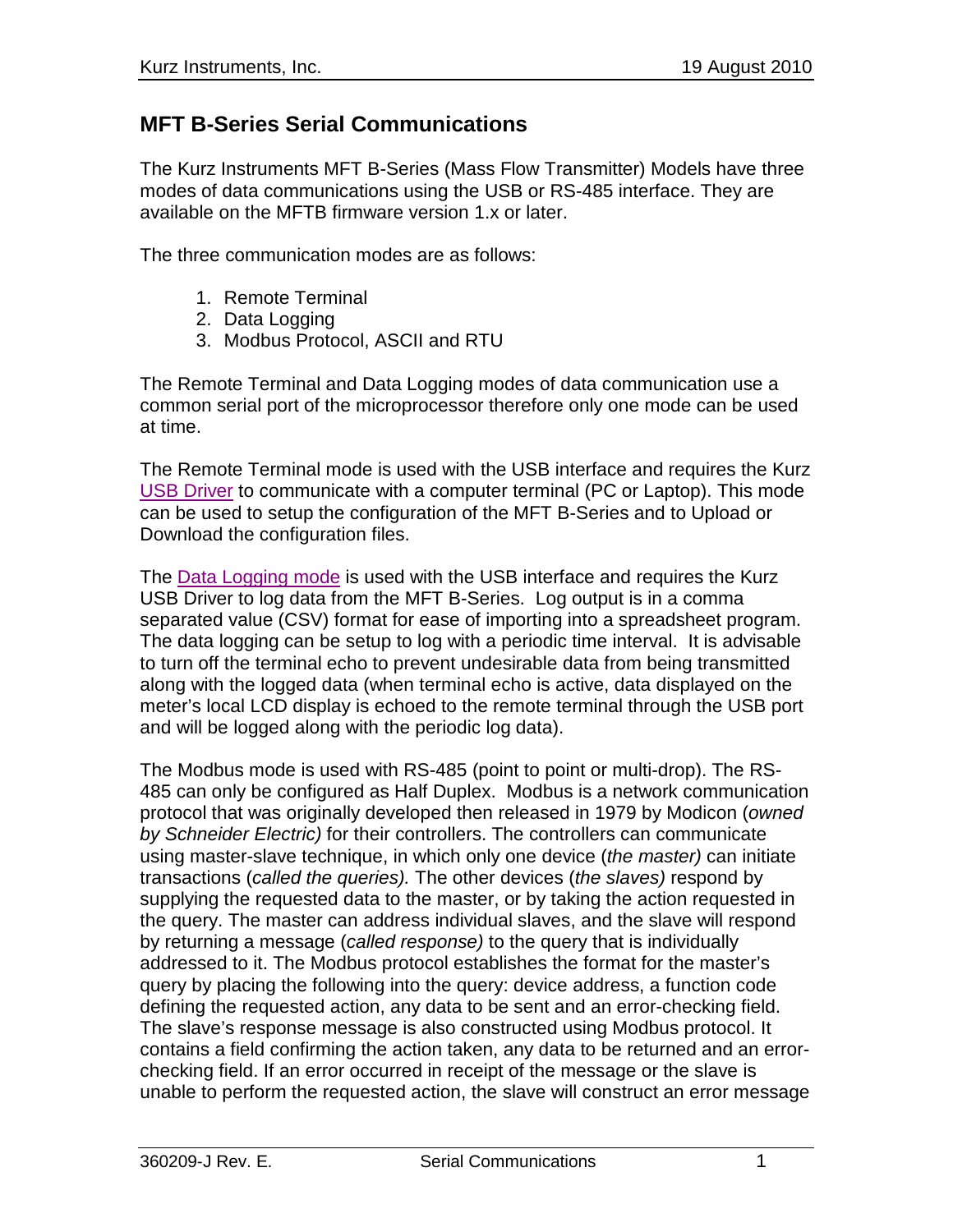and send it as its response. The ASCII or RTU transmission modes are available in the MFT B-Series models.

### **Communication Setup**

Portions of this section are also located in the Installation section under USB Serial Communications.

### **Setup for Remote Terminal Mode**

Remote Terminal communication mode is a default. This is provided through RS232 serial communication via a standard USB connector on the SC board. Remote Terminal communication allows the user to interface with the MFT B-Series via a computer running a terminal emulation program. It also allows the user to use the computer keyboard to navigate the meter's onboard menu system.



To use the serial interface, connect the flow meter to a PC via a standard USB cable. The cable is a USB Type A Male to USB Type Mini-b male, similar to the one shown in Figure J-1.

**Figure J-1, USB 2.0 A to Mini-b 1**



**Figure J-2, MFTB USB Connector**

The USB port on the flow meter can be accessed by removing the enclosure lid on the electronics side of the meter. The USB port is located on the SC board as shown in Figure J-2.

The meter must be turned on to establish communication with the remote terminal software and setup the communications parameters.

Any terminal emulation program may be used to act as a remote terminal to the MFT B-Series. HyperTerminal, which comes with all Windows versions prior to Windows Vista, can be used. However, HyperTerminal has known issues with correctly opening the port. We recommend using Tera Term 4.62 or newer. Both programs support Xmodem for transferring the MFT B-Series configuration files. This takes about five seconds at 9600 baud, the only baud rate supported by the Kurz USB driver. The program KzComm may also be used to interface with the meter through the USB port, but it is not a terminal emulator.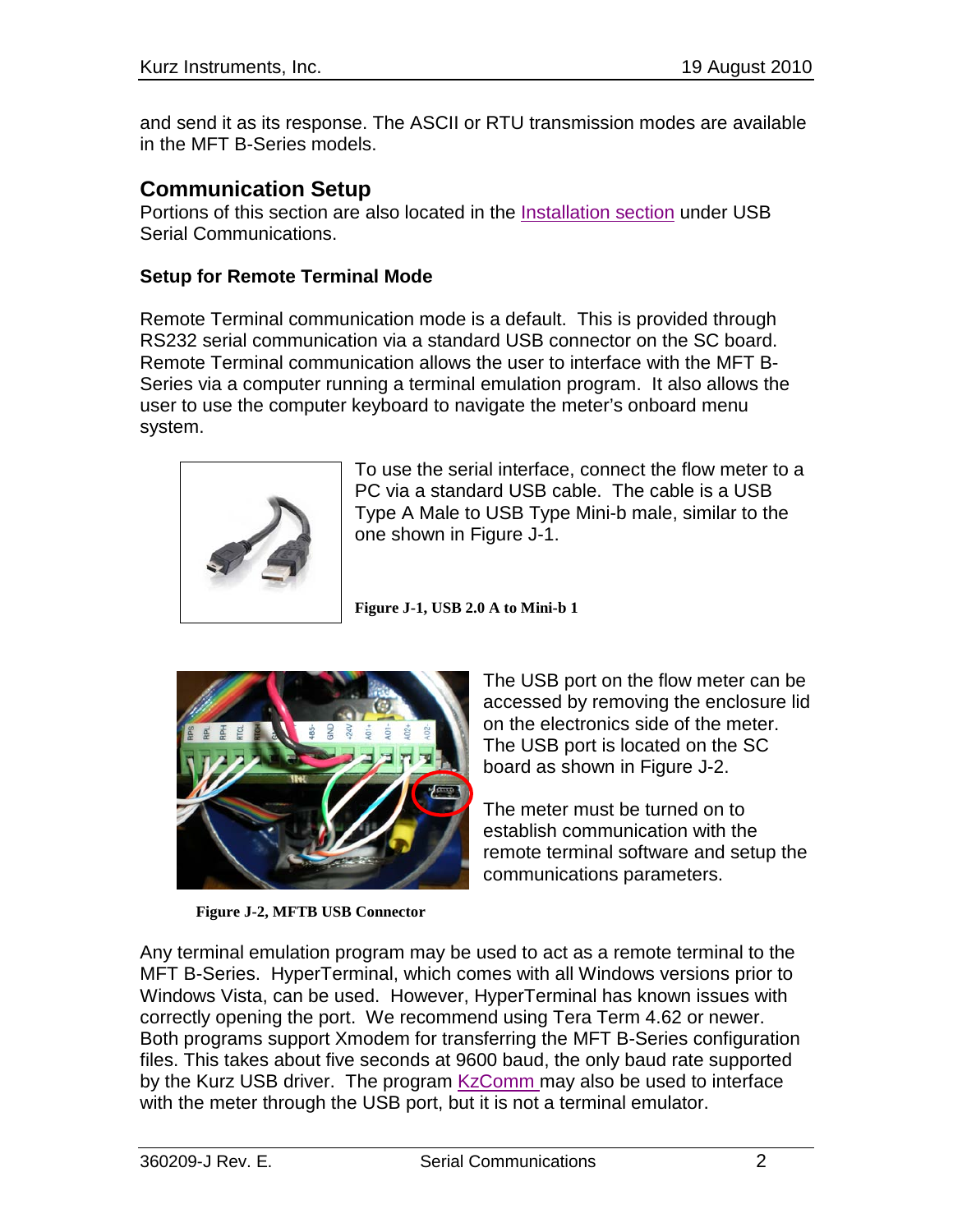If HyperTerminal is not installed on your computer it may be added by going to the Add/Remove Programs within the Control Panel and clicking the Windows Setup tab. Then choose the Communication group and within it you will find the button to select HyperTerminal. After this you may be asked for your Windows disk to continue with the installation. Refer to your Windows documentation if you need more information on HyperTerminal. PCs using Windows Vista as the operating system do not include HyperTerminal so you will need to download and install it or another terminal emulator program. HyperTerminal is available for purchase and download from its designer at the following web site: [http://www.hilgraeve.com/hyperterminal.html.](http://www.hilgraeve.com/hyperterminal.html)

Tera Term, our recommended terminal emulator, is freely available for download at the following websites. Open source version 4.65, at the time of this writing, can be found at<http://ttssh2.sourceforge.jp/> and version 3.13, which is limited to COM ports 1 through 4, can be found at [http://www.ayera.com/teraterm.](http://www.ayera.com/teraterm) The open source version does not have the COM port limitation. Tera Term works with Windows 95 through 7 and has English, Japanese, and German versions. You may want to put a shortcut to this program in your Start menu and on your desktop.

The following screen shots show the communication and setup of the TeraTerm terminal emulator program with the MFT B-Series flow meter. The example assumes that the Kurz USB driver has previously been installed on the computer that will be running TeraTerm. The flow meter must be connected to the PC using a USB cable described above and the meter must be powered on.

At the PC, start TeraTerm. The following window will appear when TeraTerm is first started.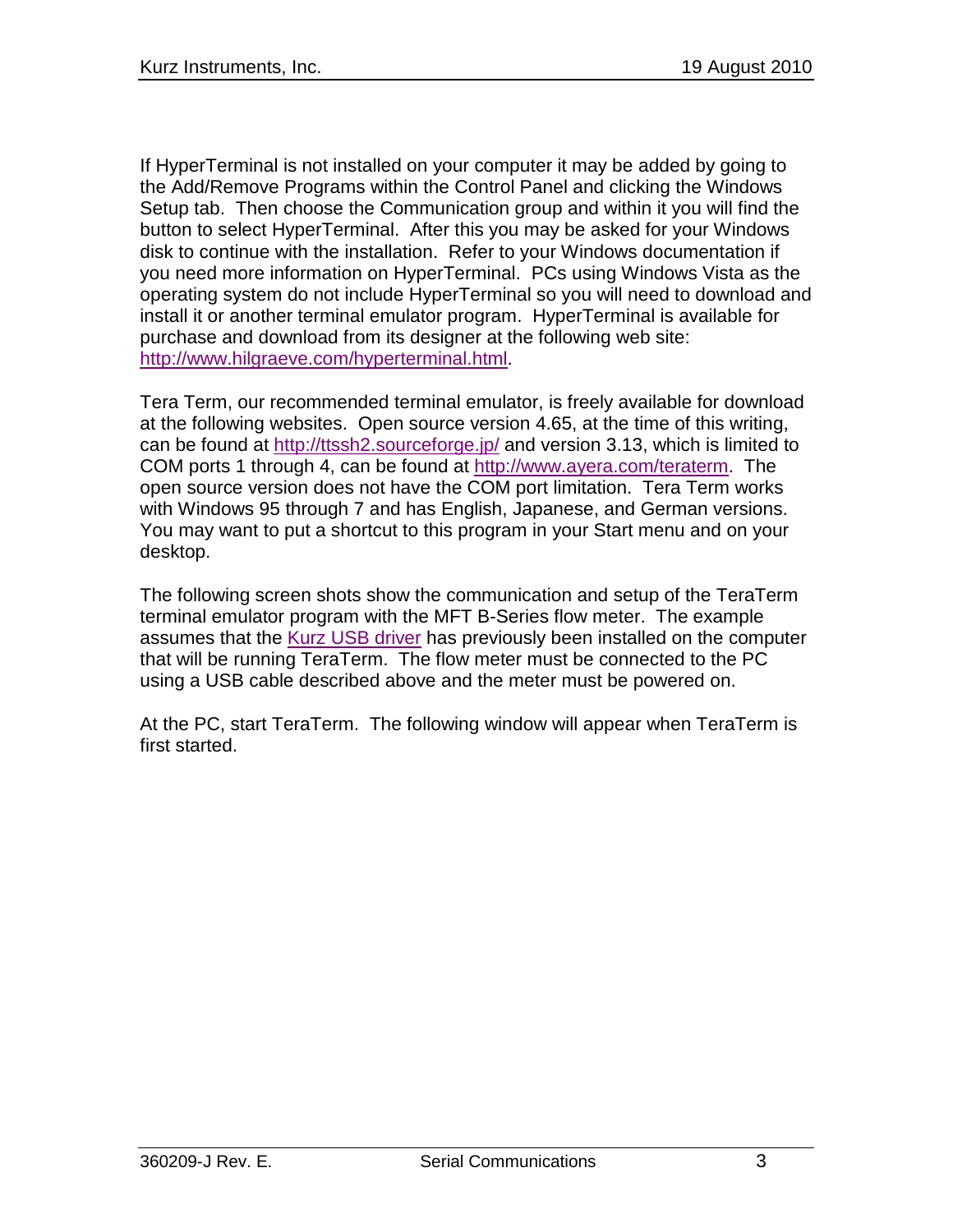| <b>Tera Term: New connection</b> |                                                                                                                                                          |                              |
|----------------------------------|----------------------------------------------------------------------------------------------------------------------------------------------------------|------------------------------|
| $\odot$ TCP/IP                   | Host: 192.168.1.3<br>$\triangleright$ History<br>TCP port#: 22<br>Service: O Telnet<br>$\odot$ SSH<br>SSH version: SSH2<br>O Other<br>Protocol: UNSPEC V | $\checkmark$<br>$\checkmark$ |
| $\bigcirc$ Serial                | Port: COM1: Communications Port [COM1] v<br>Cancel<br><b>OK</b><br>Help                                                                                  |                              |

Select the "Serial" radio button and select the COM port assigned to the Kurz Instruments USB Driver. It will be identified as 'COMx: Kurz USB-HID -> COM Device (COMx). In the example, the Kurz USB Driver has instantiated as COM3. The actual COM port designation may be different on your PC.

| Tera Term - [disconnected] VT<br>Edit Setup Control Window Resize Help<br>File |                                              |    |                                                                             |                                                                                                                                         |  | $\blacksquare$<br>$\frac{1}{\sqrt{2}}$ |
|--------------------------------------------------------------------------------|----------------------------------------------|----|-----------------------------------------------------------------------------|-----------------------------------------------------------------------------------------------------------------------------------------|--|----------------------------------------|
|                                                                                | <b>Tera Term: New connection</b><br>○ ТСР∕ІР |    | Host: 192.168.1.3<br>√ History<br>Service: Telnet<br>$\circ$ SSH<br>O Other | <b>TCP port#: 22</b><br>SSH version: SSH2<br>Protocol: UNSPEC v                                                                         |  |                                        |
|                                                                                | ⊙ Serial                                     | OK | <b>CallCCI</b>                                                              | Port: COM1: Communications Port [COM1] v<br><b>COM1: Communications Port (COM1)</b><br>COM3: Kurz USB-HID -> COM device [COM3]<br>TICID |  |                                        |

TeraTerm auto configures the COM Port based on the Windows Device Manager setting for the COM Port so the initial communication parameters may need to be changed in order to communicate properly with the meter. The TeraTerm terminal screen may display unrecognizable characters as a result.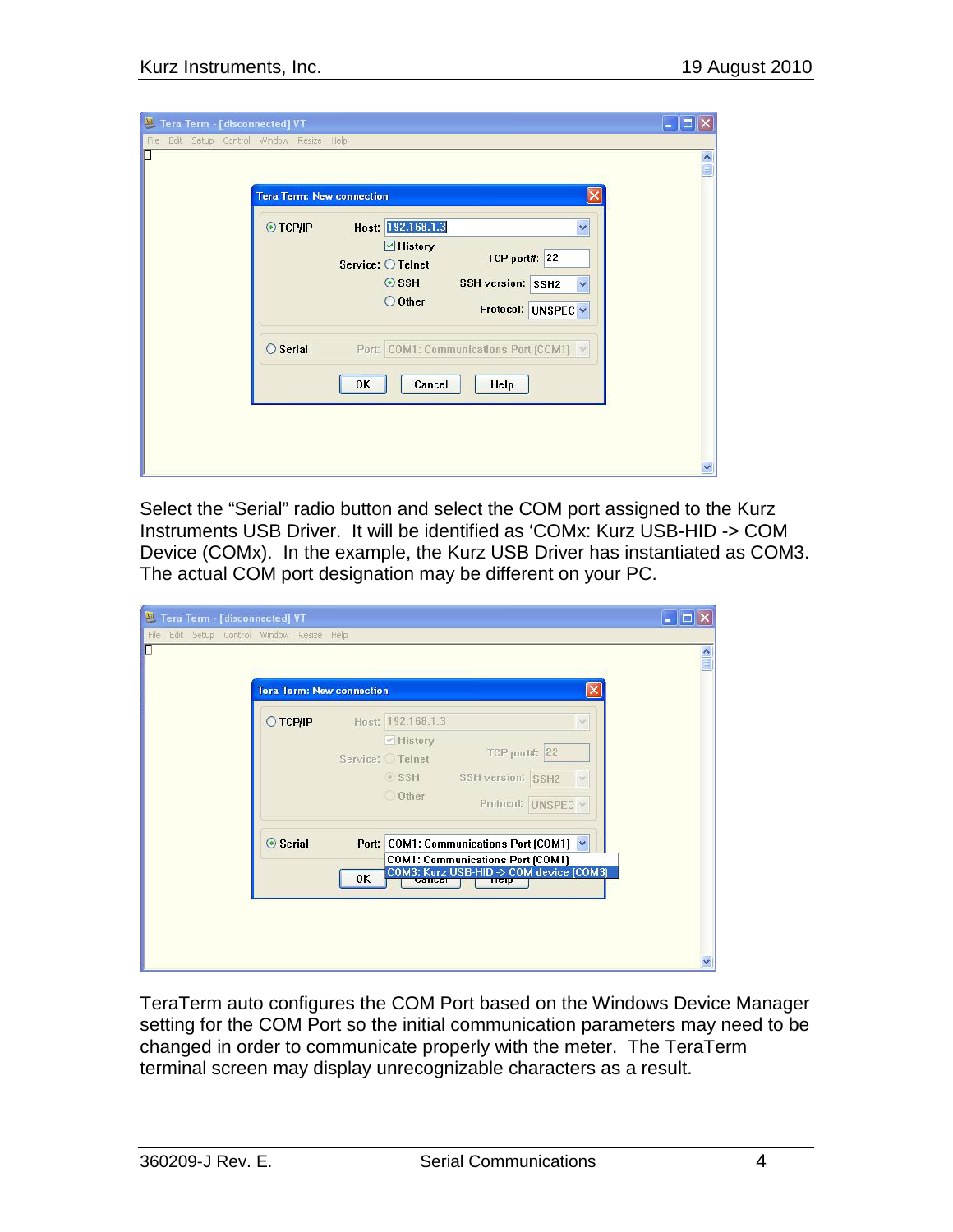

Click on the Setup menu and select 'Serial port…' from the pulldown list. The Serial Port Setup window will appear.

| COM3: 9600baud - Tera Term VT              |                                        |                               |           |                     |
|--------------------------------------------|----------------------------------------|-------------------------------|-----------|---------------------|
| File Edit Setup Control Window Resize Help |                                        |                               |           |                     |
| 4zJjj:r ":5521Qu                           |                                        |                               |           | $\hat{\phantom{a}}$ |
| <b>521Qu</b><br>$J*2r$                     | <b>COLLECTION</b><br>A. 1 . 1 . 1010 0 |                               |           |                     |
| J*2"riSC                                   | <b>Tera Term: Serial port setup</b>    |                               |           |                     |
| П                                          | Port:                                  | COM3<br>Y                     | OK        |                     |
|                                            | <b>Baud rate:</b>                      | Y<br>9600                     |           |                     |
|                                            | Data:                                  | $\ddot{\mathbf{v}}$<br>8 bit  | Cancel    |                     |
|                                            | Parity:                                | Y<br>none                     |           |                     |
|                                            | Stop:                                  | $\ddot{\phantom{1}}$<br>1 bit | Help      |                     |
|                                            | Flow control:                          | ×<br>none                     |           |                     |
|                                            | <b>Transmit delay</b><br>$\bf{0}$      | 0<br>msec/char                | msec/line |                     |
|                                            |                                        |                               |           |                     |

Set the communications port parameters as follows:

- 1. 9600 baud
- 2. 8 data bits
- 3. 1 stop bit
- 4. No parity
- 5. No flow control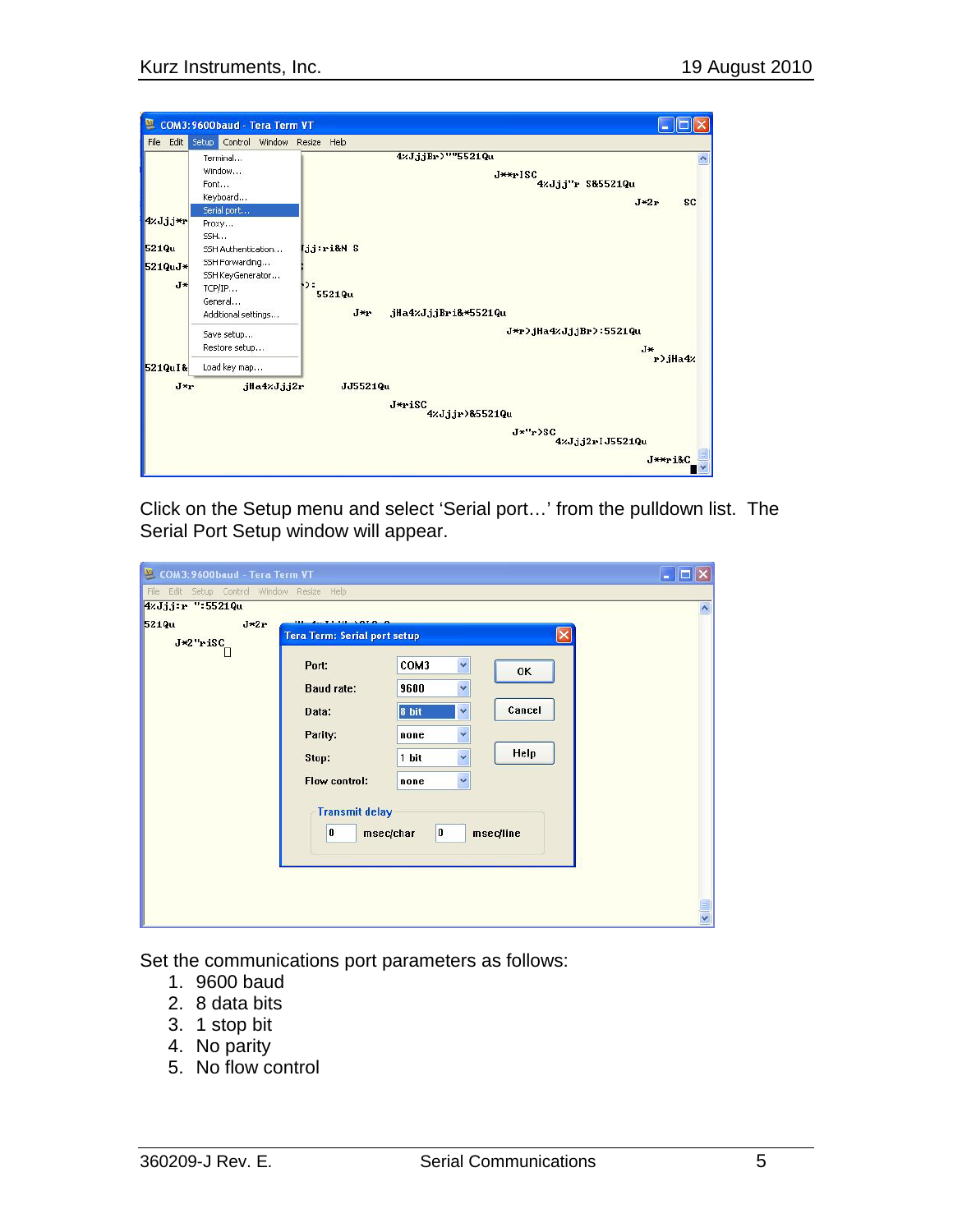Press 'OK' after adjusting the serial port parameters. If unrecognizable characters are still being displayed after entering the proper communication port parameters, reset the port by clicking on the 'Control' menu and selecting 'Reset port' from the pulldown list.

|              | COM3:9600baud - Tera Term VT                        | Е                   |
|--------------|-----------------------------------------------------|---------------------|
|              | File Edit Setup Control Window Resize Help          |                     |
| 4zJjjr>*5521 | Reset terminal<br>Reset remote title                | $\hat{\phantom{a}}$ |
|              | Are you there<br>$Alt+T$<br>Send break<br>$Alt + B$ |                     |
|              | Reset port                                          |                     |
|              | Broadcast command                                   |                     |
|              | Open TEK                                            |                     |
|              | Close TEK                                           |                     |
|              | Macro                                               |                     |
|              |                                                     | $\frac{1}{2}$       |
|              |                                                     |                     |

When synchronized communication is established, the MFT B-Series will echo all the information that is being displayed on the local LCD display to the terminal emulator program on the computer (ie Terminal Echo is ON).

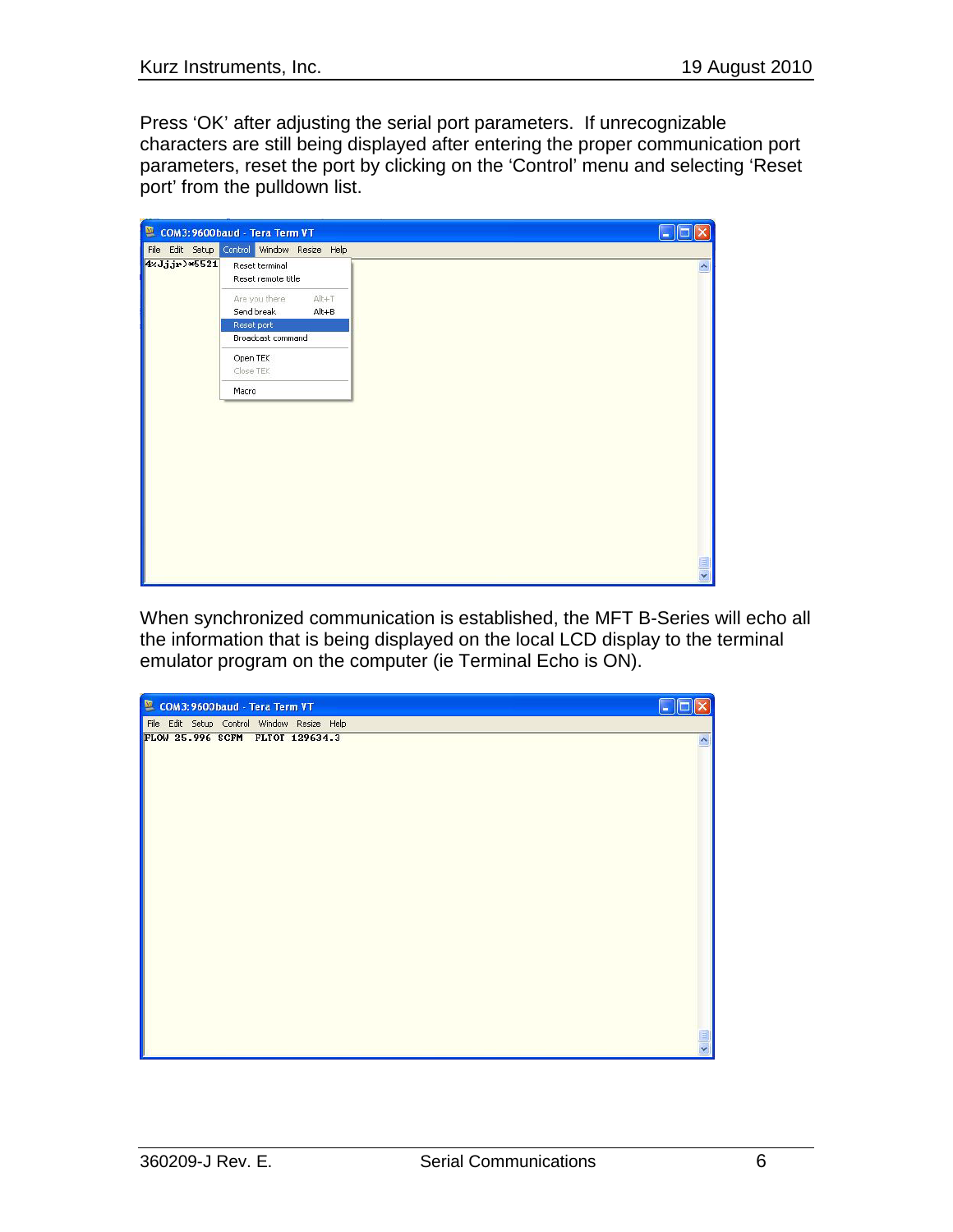For the example above, the local LCD screen on the meter would have the following displayed:

| FLOW 25.996 SCFM |  |  |
|------------------|--|--|
| FLTOT 129634.3   |  |  |

Termina Echo can be turned OFF by pressing the <SHIFT>+ key (ie press the plus key '+', while simultaneously pressing the <SHIFT> key). However, the Terminal Echo must be ON in order to use the computer keyboard to navigate the meter's onboard menu system using the terminal emulator program.

The keys used on the computer keyboard to navigate the meter's menu system are the lowercase equivalent of the keys used on the meter keypad. The Table below defines the navigation keys on the PC keyboard and the local keypad.

| Keypad        | Remote                  | Function                                                |  |
|---------------|-------------------------|---------------------------------------------------------|--|
|               | Keyboard                |                                                         |  |
| P             | p (lowercase P)         | Invoke Program Mode (requires an Access Code);          |  |
|               |                         | Or Skip over data with no entry, during data entry      |  |
| D             | D                       | Invoke Display Mode (no Access Code required);          |  |
|               | <backspace></backspace> | Or delete 1 character to the left, during data entry    |  |
| L             | 1 (lowercase L)         | Invoke Log Mode (no Access Code required)               |  |
| E             | $<$ ENTER $>$           | Invoke Extended Utilities Mode (requires an Access      |  |
|               |                         | Code);                                                  |  |
|               |                         | Or accept a data entry, during data entry               |  |
| C             | $c$ (lowercase C)       | Clear the displayed/entered value, during data entry;   |  |
|               |                         | Or acknowledge an active system fault                   |  |
| H             | h (lowercase H)         | HOME - Return to Run Mode; Or back out of a menu        |  |
|               | $^{+}$                  | Toggles terminal echo OFF/ON                            |  |
| $\land$ / YES | $\wedge$ (Shift-6)      | Scroll the selection list forward                       |  |
| v/NO          | v (lowercase V)         | Scroll the selection list backward                      |  |
|               |                         | Minus (hyphen) used in numeric and text data            |  |
|               |                         | Period (decimal) used in floating point and text data   |  |
| $(0-9)$       | $(0-9)$                 | Number keys for numeric data including access codes and |  |
|               |                         | entering text data on the local keypad                  |  |

# **MFT B-Series ASCII Commands**

The MFT B-Series allows the user to access internal data remotely using a PC or Laptop computer with a USB Port and Kurz USB Driver (DCN 451035) via ASCII commands. Using a terminal emulation program, the user can manually type in the ASCII commands and the command response can be viewed on the PC terminal. Or a custom Host program can send the ASCII commands to collect the process data from the meter. The format of the ASCII command is:

<*ESC*>[command]<*CR*>

where:

<ESC> is the escape character 0x1B; or ESC key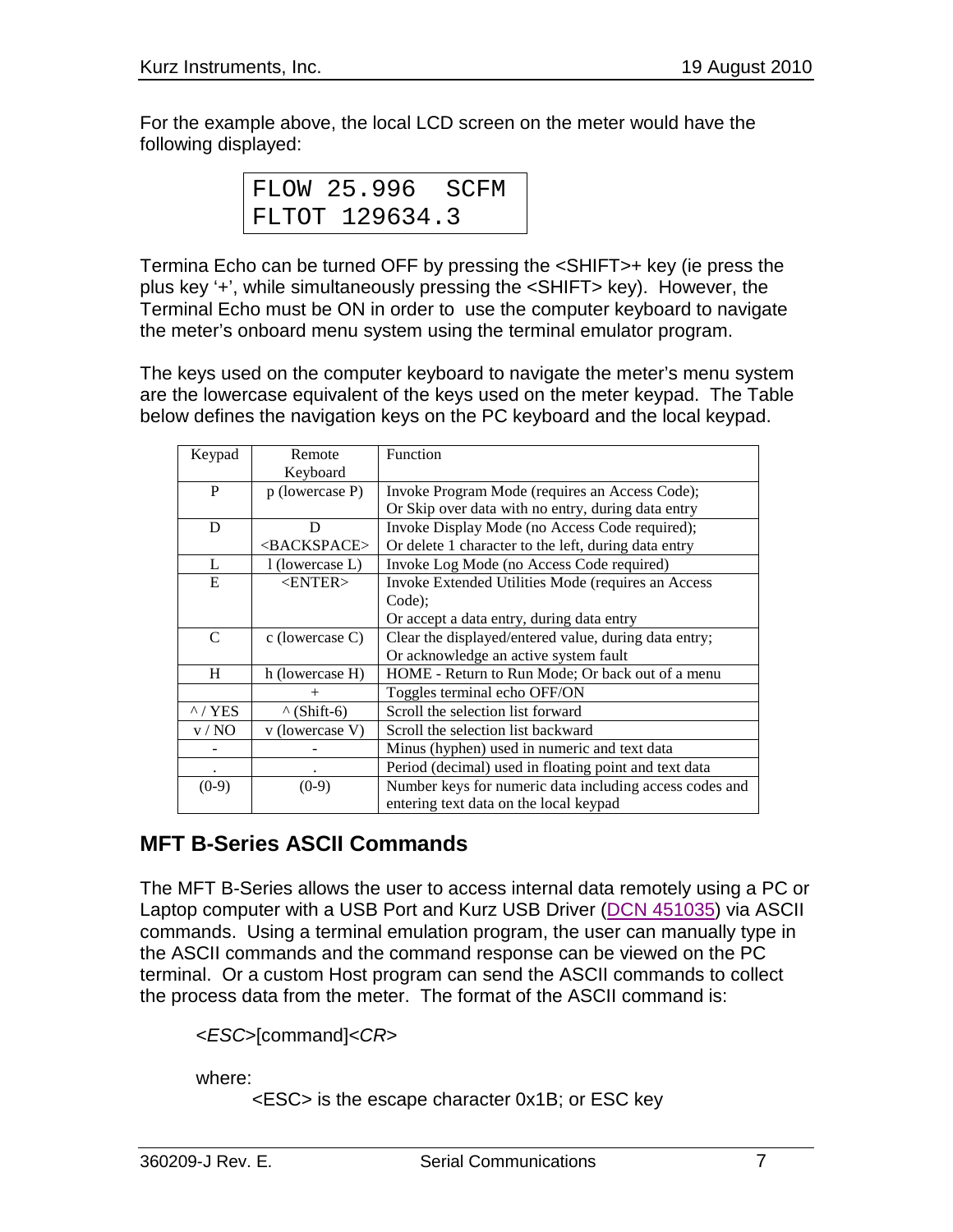[command] is one of the commands listed in the Table below <CR> is the carriage return character 0x0D; or ENTER key

The response values are sent as printable ASCII characters terminated by <CR><NL> (carriage return character followed by the newline character).

Some of the ASCII commands will initiate an XMODEM send or receive in order to transfer blocks of data between the PC and the flow meter.

The table below is the list of supported ASCII commands. Note that the PC commands are case sensitive and must be in lowercase as shown.

| <b>ASCII Command</b> | <b>Description</b>                        |
|----------------------|-------------------------------------------|
| download             | Download a configuration file from the PC |
|                      | to the MFT B-Series; this command         |
|                      | initiates an XMODEM send                  |
| upload               | Upload the configuration file from the    |
|                      | MFT B-Series to the PC; this command      |
|                      | initiates an XMODEM receive               |
| qflow                | Query the Flow Rate                       |
| qvel                 | Query the Velocity                        |
| qtemp                | Query the Temperature                     |
| qmeterid®            | Query the Flow Meter's Tag Name           |
| qrppower             | Query the Rp Power                        |
| qrpcurrent           | Query the Rp Current                      |
| qrpres               | Query the Rp Resistance                   |
| qrptemp              | Query the Rp Temperature                  |
| qrtcres              | <b>Query the Rtc Resistance</b>           |
| qsnumber             | Query the Flow Meter's Serial Number      |
| qruntime             | Query the Run Time Counter                |
| qfunit               | <b>Query the Flow Units</b>               |
| qmeter1              | Query the Flow Meter's flow data          |
|                      | information                               |
| qai1                 | Query the Flow Meter's External Input     |
|                      | information                               |
| qao1                 | Query the Analog Output channel #1        |
| qao2                 | Query the Analog Output channel #2        |
| qalarm               | Query the Alarm status                    |

\* These commands are only available in firmware versions 1.05 and newer.

The ASCII commands should be used while the flow meter is in *Run Mode*.

Refer to the topic "Setup for Remote Terminal Mode" for the setup.

Here is an example of how to query the velocity of the MFT B-Series from a PC running with a terminal emulator program. In this example the HyperTerminal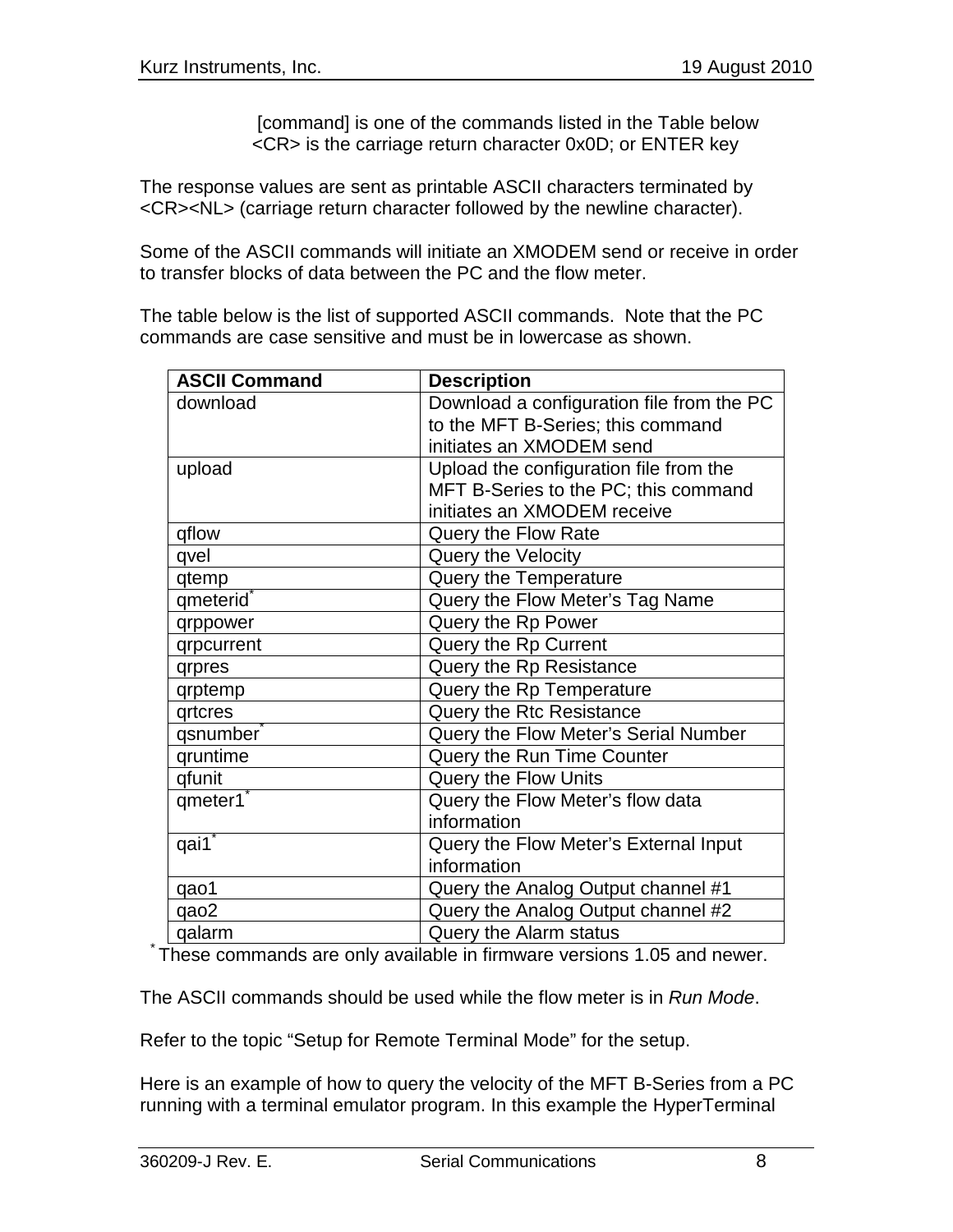emulator program was used. Once the communication between the MFT B-Series and the PC has been established, if the terminal echo is ON (HyperTerminal is receiving data that is displayed by the MFT B-Series) turn it OFF by typing the plus '**+**' key on the keyboard for a cleaner screen. The terminal echo will stop after the MFT B-Series receives the command. Carefully type in the command since it will not be displayed on the terminal screen. Start with the Escape key followed by **qvel** and terminate with Enter. Once the MFT B-Series receives the command it will respond with the velocity reading at that time. The command and response look like the line below;

| Command                  | Response |
|--------------------------|----------|
| <esc>qvel<cr></cr></esc> | 1000.00  |

The format for the qmeter1 and qai1 outputs are in a comma separated value format.

qmeter1:

flow meter ID, runtime (hrs), flowrate, MUNIT, totalizer, TOTUNIT, elapsed time (min), velocity, VUNIT, ref. density, density unit, flow area, Area unit, correction factor, PRP or IRP, PRP/IRP value, PRP/IRP units, raw flow or velocity, raw flow or velocity unit

qai1:

One of the following formats will be used depending on the External Input usage:

current (mA) or current, current units, engineering scaled value, engineering units

### **UPLOAD and DOWNLOAD Commands**

These two commands will allow the user to save the configuration of the MFT B-Series to the PC disk drive and update the configuration of the MFT B-Series from the PC using the configuration file. These ASCII commands will initiate an XMODEM file transfer. The following are examples of how to save and update the configuration of the MFT B-Series using the UPLOAD and DOWNLOAD command, respectively. These examples assume that the MFT B-Series and the PC or Laptop have already established communications using the HyperTerminal terminal emulation program.

### **Saving the Configuration to the PC disk drive**

If the terminal echo is ON, press the plus '**+**' key on the keyboard to toggle terminal echo OFF. Type in the command <*ESC>*upload<*CR>,* the MFT B-Series will respond with a prompt to initiate an XMODEM file transfer. The following will be displayed at the HyperTerminal window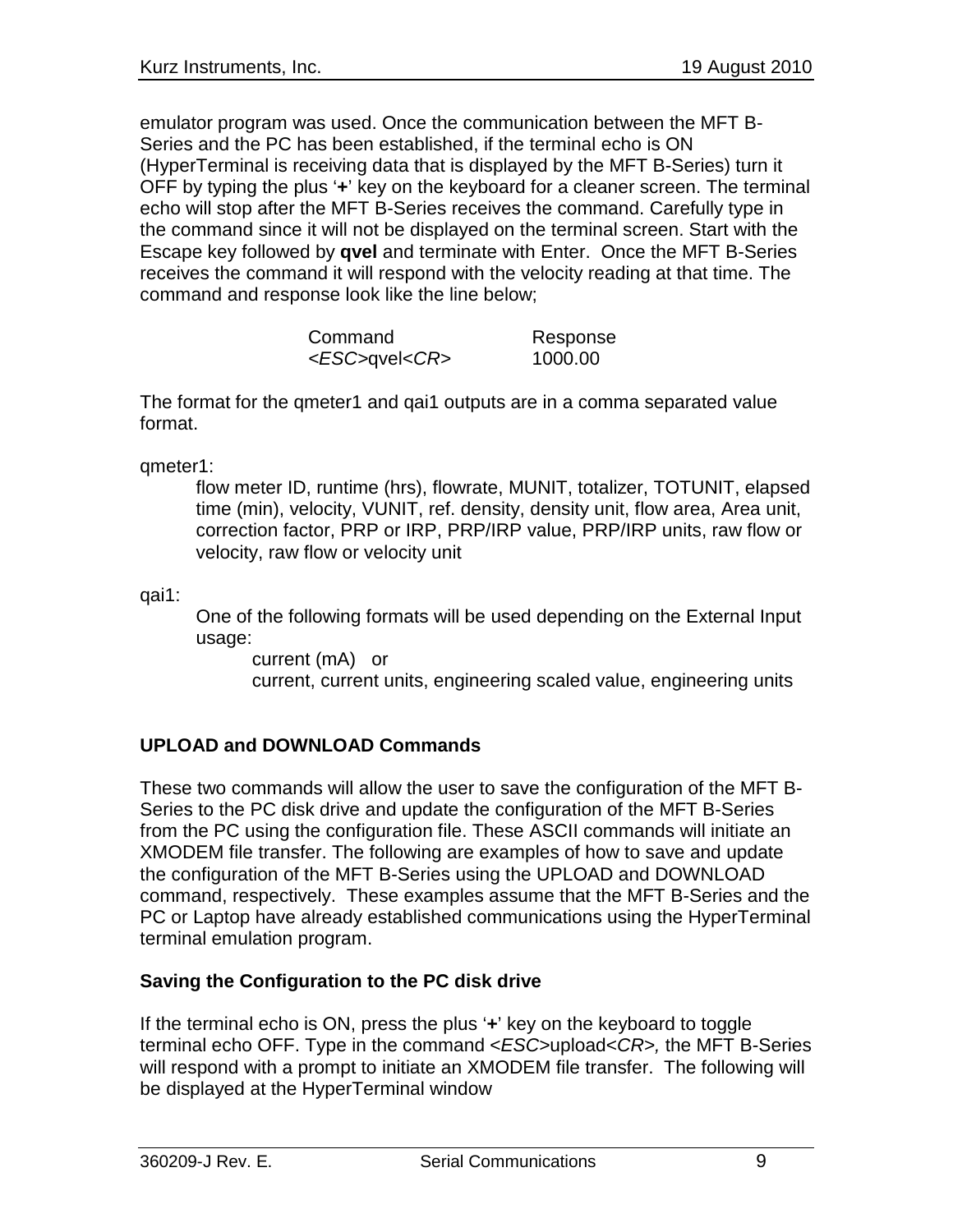>MFT-B Ready to Transmit File >XMODEM Receive File from MFT-B

From this point, click Transfer on the HyperTerminal menu bar and click Receive File, Figure 2 will be displayed.

| <b>Receive File</b>                          |        |
|----------------------------------------------|--------|
| Place received file in the following folder: |        |
| C:\kurz\mft b-series\                        | Browse |
| Use receiving protocol:                      |        |
| Xmodem                                       |        |
| Receive<br>Close                             | Cancel |

**Figure 1: Receive File**

Enter or browse to the folder where you want to save the configuration file. Select Xmodem under 'Use receiving protocol'. Click the Receive button when you are done. A new window, as shown in Figure 2, will be displayed. Enter the filename of the configuration file with a .cf extension (e.g. FT20001A.cf). Press the OK button to continue.

|         | <b>Receive Filename</b>                                                                         |  |
|---------|-------------------------------------------------------------------------------------------------|--|
|         | Xmodem never sends a filename, so you must specify a<br>filename for storing the received file. |  |
| Folder: | C:\kurz\mft b-series\                                                                           |  |
|         | Filename: FT20001A.cf                                                                           |  |
|         | Cancel<br>OΚ                                                                                    |  |
|         | <b>Figure 2: Receive Filename</b>                                                               |  |

At this point the Xmodem protocol is receiving the file as seen on the Xmodem activity window shown in Figure 3.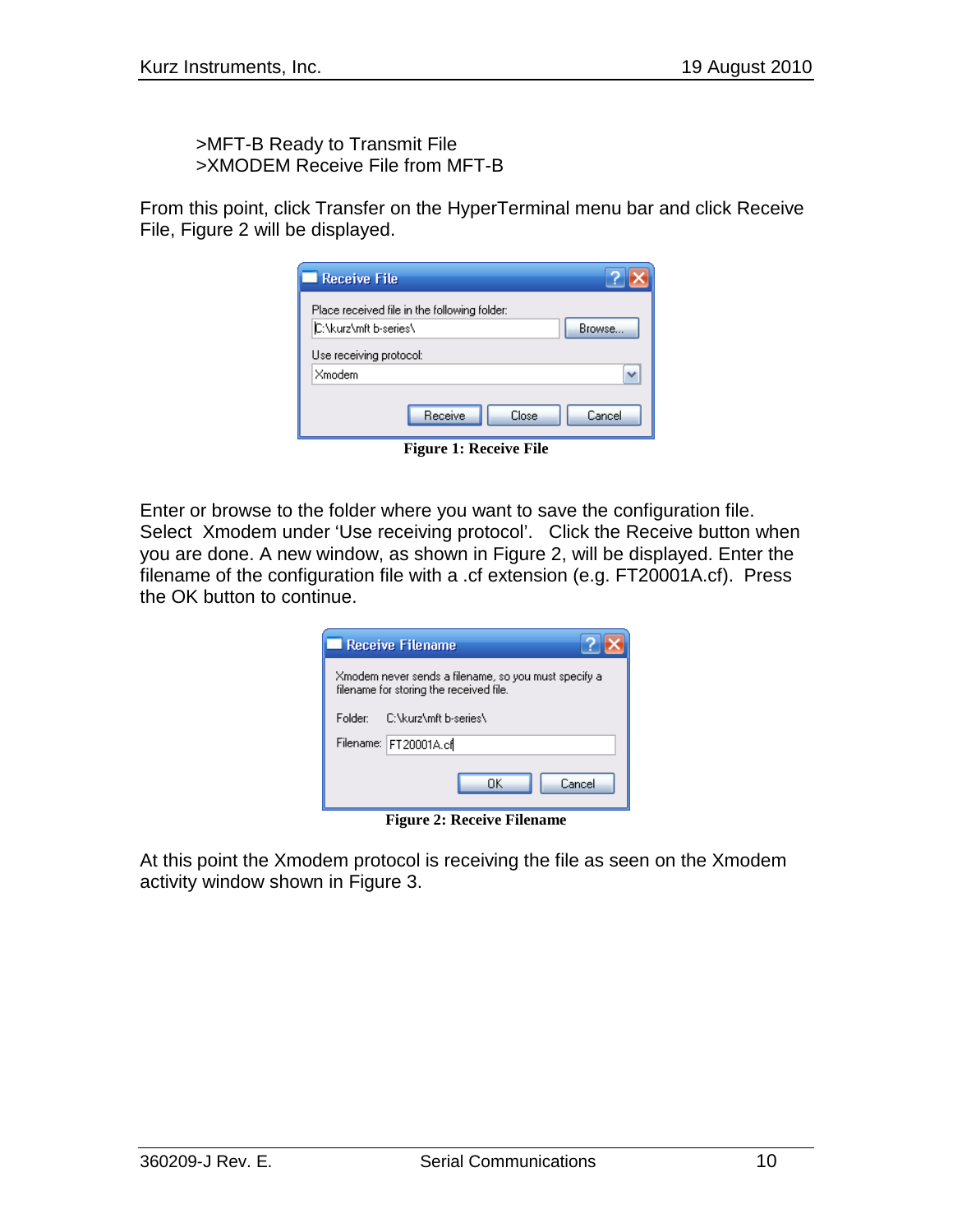|             | Xmodem file receive for Kurz USB to Com4 |
|-------------|------------------------------------------|
| Storing as: | C:\kurz\mft b-series\FT20001A.cf         |
| Packet:     | Error checking:<br><b>CRC</b><br>10      |
| Retries:    | 0<br>File: $ 1K $<br>Total retries:<br>0 |
| Last error: | Throughput:                              |
| Elapsed:    | 00:00:01                                 |
|             | cps/bps<br>Cancel                        |

**Figure 3: Xmodem Receive Activity Window**

#### **Updating the MFT B-Series Configuration from a Configuration File**

If the terminal echo is ON, press the plus '**+**' key on the keyboard to toggle terminal echo OFF. Type the command <*ESC>*download<*CR>,* the MFT B-Series will respond with a prompt to initiate an XMODEM file transfer. The following will be displayed at the HyperTerminal window

>MFT-B Ready to Receive File >XMODEM Transmit File to MFT-B

From this point, click Transfer on the HyperTerminal menu bar and click Send File, Figure 4 will be displayed.

| Send File                                  |
|--------------------------------------------|
| Folder: C:\kurz\mft b-series<br>Filename:  |
| C:\kurz\mft b-series\ft20001a.cf<br>Browse |
| Protocol:                                  |
| Xmodem                                     |
| Send<br>Close<br>Cancel                    |

**Figure 4: Send File**

Enter or browse the filename of the configuration file to be sent and select Xmodem under the 'Protocol' option pulldown. Click the Send button when finished.

Note:

During this process the command may time out and Xmodem can not successfully send the file. If this happens, try it again, this time it will be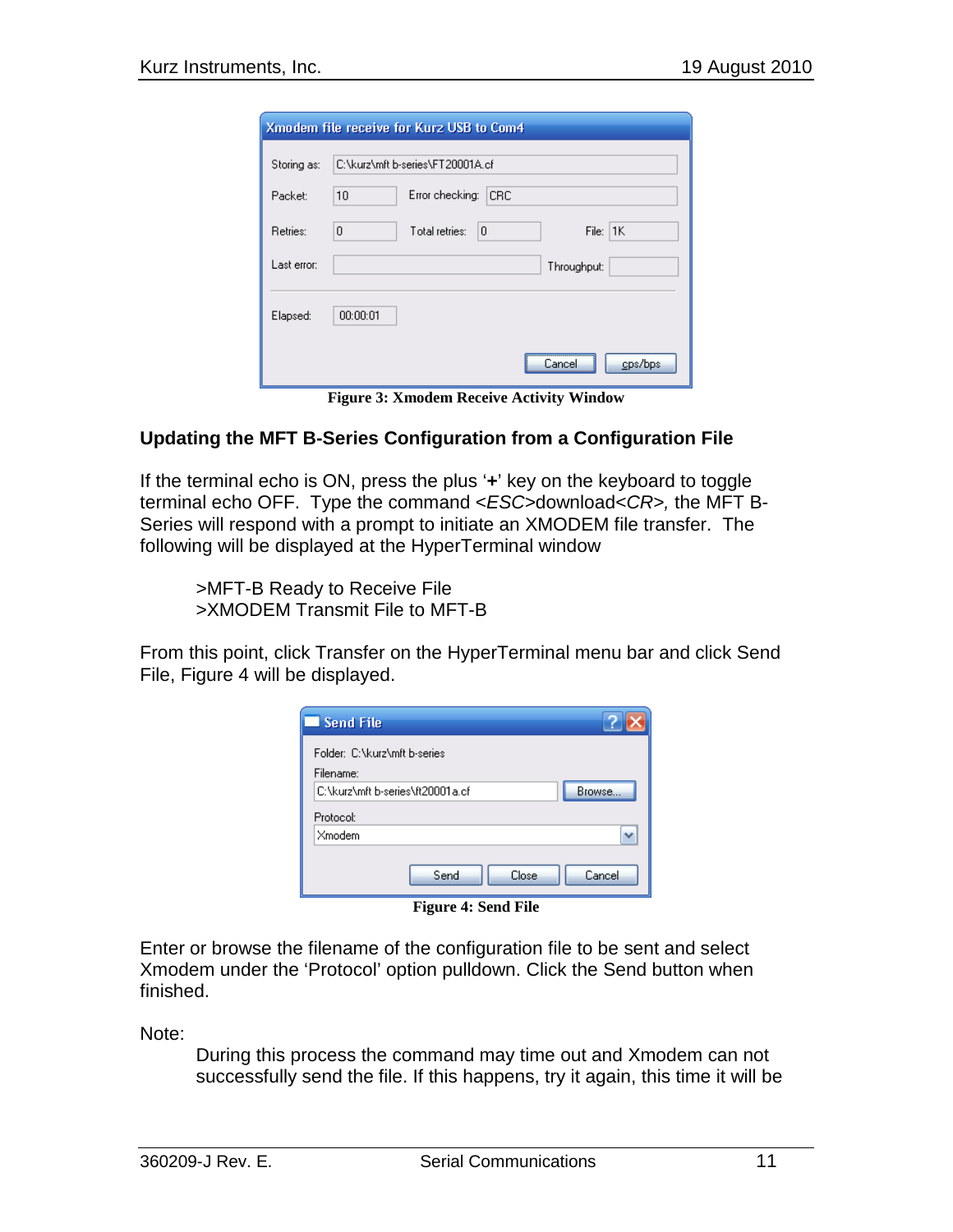faster since the folder for your file is already setup from the previous attempt.

| After the Send button is clicked, the Xmodem activity window will popup, as seen |  |  |  |  |
|----------------------------------------------------------------------------------|--|--|--|--|
| in Figure 5.                                                                     |  |  |  |  |

| Xmodem file send for Kurz USB to Com4 |                                                             |  |  |  |
|---------------------------------------|-------------------------------------------------------------|--|--|--|
| Sending:                              | C:\kurz\mft b-series\ft20001a.cf                            |  |  |  |
| Packet:                               | <b>CRC</b><br>4<br>Error checking:                          |  |  |  |
| Retries:                              | 0<br>$\Omega$<br>Total retries:                             |  |  |  |
| Last error:                           |                                                             |  |  |  |
| File:                                 | 1K of 3K<br>1111                                            |  |  |  |
| Elapsed:                              | 00:00:03<br>00:00:27<br>Throughput:<br>Remaining:<br>85 cps |  |  |  |
|                                       | Cancel<br>cps/bps                                           |  |  |  |

**Figure 5: Xmodem Send Activity Window**

An alternative method to perform the upload/download of the configuration file is through the Windows program KzComm that is supplied with the MFT B-Series unit. The User's Guide is Kurz Instruments DCN: 280128.

### **USB to PC Communication Problems**

An issue between how Windows handles the virtual COM port created by the Kurz USB Device Driver for the PC can cause the terminal emulator program to display unrecognizable characters. This can sometimes be caused by not exiting or disconnecting from the terminal emulator program before disconnecting or powering down the MFT B-Series unit connected to the PC via the USB cable. The following solutions can be used to remedy this problem.

| ۵_ | 'w"I8"@iE@VOPR @TOC! | %0q%0Gr@ | @900FYy!Bi |  |
|----|----------------------|----------|------------|--|
|    |                      |          |            |  |
|    |                      |          |            |  |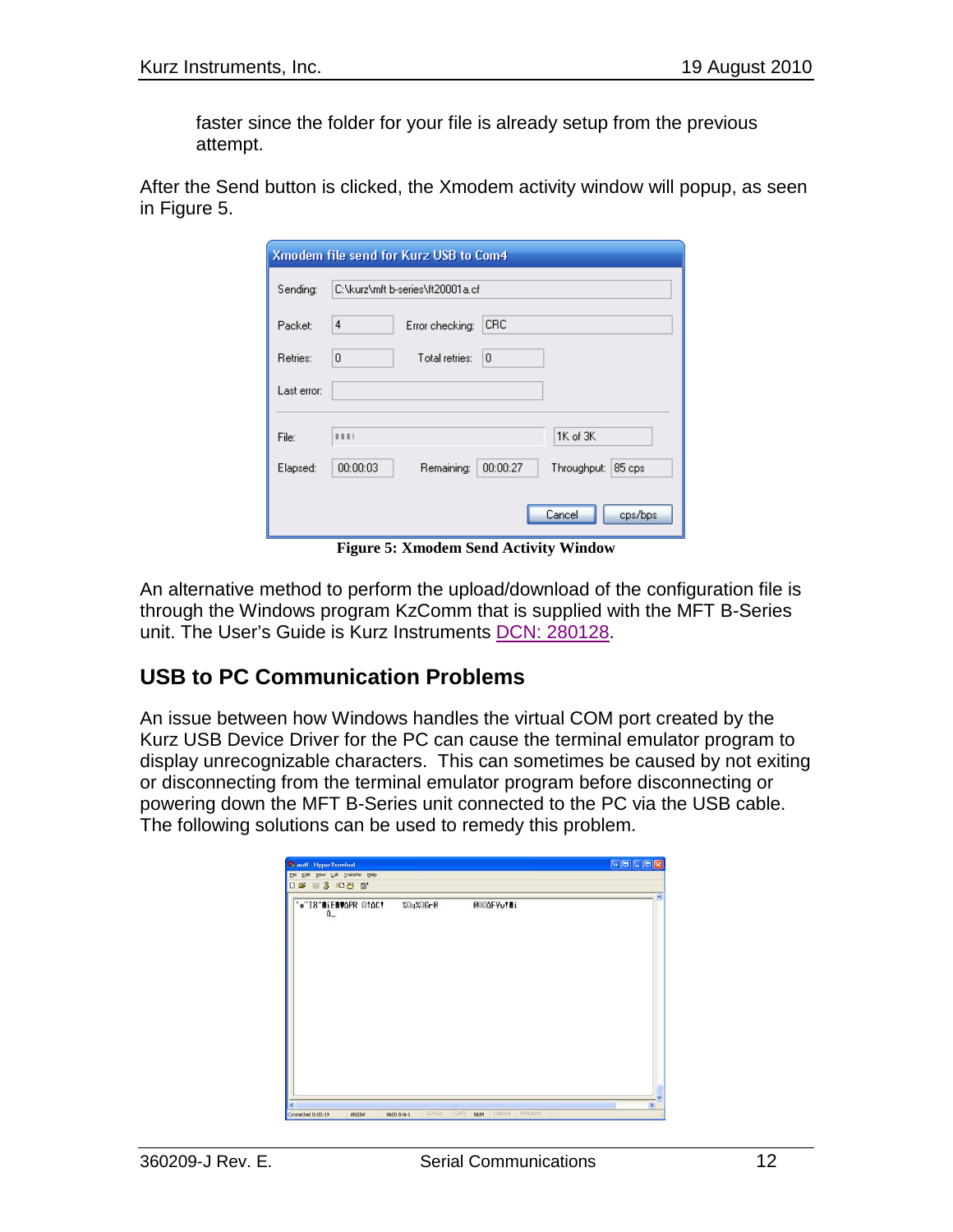#### **Figure 6: Terminal Emulator Displaying Gibberish**

**General Notes:** Always exit/close the terminal emulator program before disconnecting or powering down the MFT B-Series unit.

**KzComm:** See Reset XMODEM COM Port in the KzComm Help or Users Guide.

#### **Terminal Emulator:**

**Solution 1:** Use [T](http://ttssh2.sourceforge.jp/)era Term 4.[64](http://ttssh2.sourceforge.jp/) or latest (Supports COM1 through COM15).

- 1. Open Tera Term.
- 2. Connect
	- a. Tera Term only allows connections to COM1 through 15. Use the Device Manager (type **devmgmt.msc** from the **Start->Run** window) to change the COM port to a lower number.
	- b. Only the COM port needs to be chosen.
- 3. If gibberish is seen then select **Control->Reset port** tabs in Tera Term.
- 4. Save the setup by selecting **Setup->Save Setup...**
- 5. Create a shortcut to Tera Term on your desktop.

**Solution 2:** Use [Tera Term Pro 3.1.3](http://www.ayera.com/teraterm/) (Only supports COM1 through 4).

See Solution 1, but only supports COM1 through 4.

#### **Solution 3:** Use HyperTerminal

- 1. Setup HyperTerminal with the correct COM port, 9600 baud rate, 8 data bits, no parity, 1 stop bit, and no flow control.
- 2. **File->Save As** and save it to your desktop.
- 3. Open the connection. If gibberish is displayed, disconnect and exit HyperTerminal and repeat until the 3<sup>rd</sup> failure.
- 4. If gibberish continues to be displayed after repeating the above steps, disconnect and close HyperTerminal. Open the Device Manager (type **devmgmt.msc** from the **Start->Run** window) to change the COM port baud rate to any other value not previously used and exit the COM properties window. Disconnect the USB from the Computer wait a few seconds and restart HyperTerminal.
- 5. Go to Step 4 and repeat until working.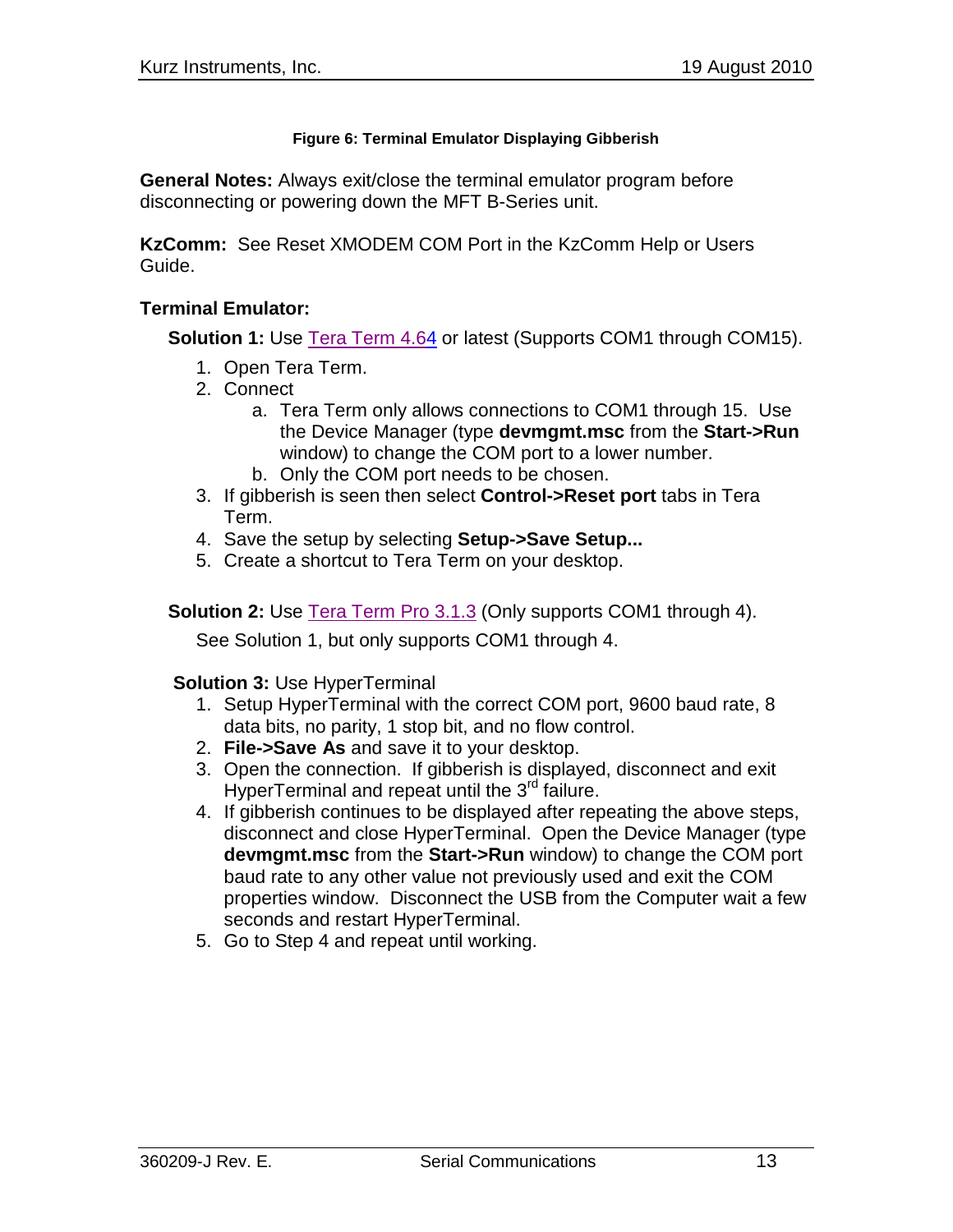### **Setup for Modbus Mode**

The Modbus communication mode is a default. It can be selected as either Modbus ASCII or Modbus RTU. RTU is set as the factory default. The MFT B-Series must be used only as a slave device and it will work only if used with a master device. The RS-485 Interface can be used to communicate with the MFT B-Series via the Modbus protocol. The RS-485 can only be used as Half Duplex and can be used in point to point or multi-drop (1 Master and 1 or more Slaves) operations. When used in a multi-drop network, each slave device must have a unique device address within the network. The individual slave device address can be assigned in the range of 1-247.

### **WARNING**

Do not connect the MFT B-Series to the Modbus Network until it is properly configured.

The MFT B-Series may be setup for Modbus communications in *Program Mode* as follows:

Enter *Program Mode*, press **P**, the **654321** access code, and **E**. Press **2** to invoke the *Quick Jump* option entry method and select **Option #19** for the Modbus Communication Setup menu.

The meter will prompt for the device address of the flow meter.

DEV MODBUS ADDR >1

The default address set at the factory is 1. Use the numeric keys to enter the device address and press **E** to accept the entry. The address can be in the range (1-247).

The meter will next prompt for the MODBUS MODE. The MODBUS MODE defines whether the Master/Slave device will communicate using the Modbus ASCII or Modbus RTU protocol.

| MODBUS MODE   |                      |
|---------------|----------------------|
| >MODBUS ASCII | $\mathcal{L}_{\tau}$ |

Use the **^** or **v** key to select between MODBUS ASCII or MODBUS RTU and press **E** to accept the selection. The flow meter is set to MODBUS RTU at the factory.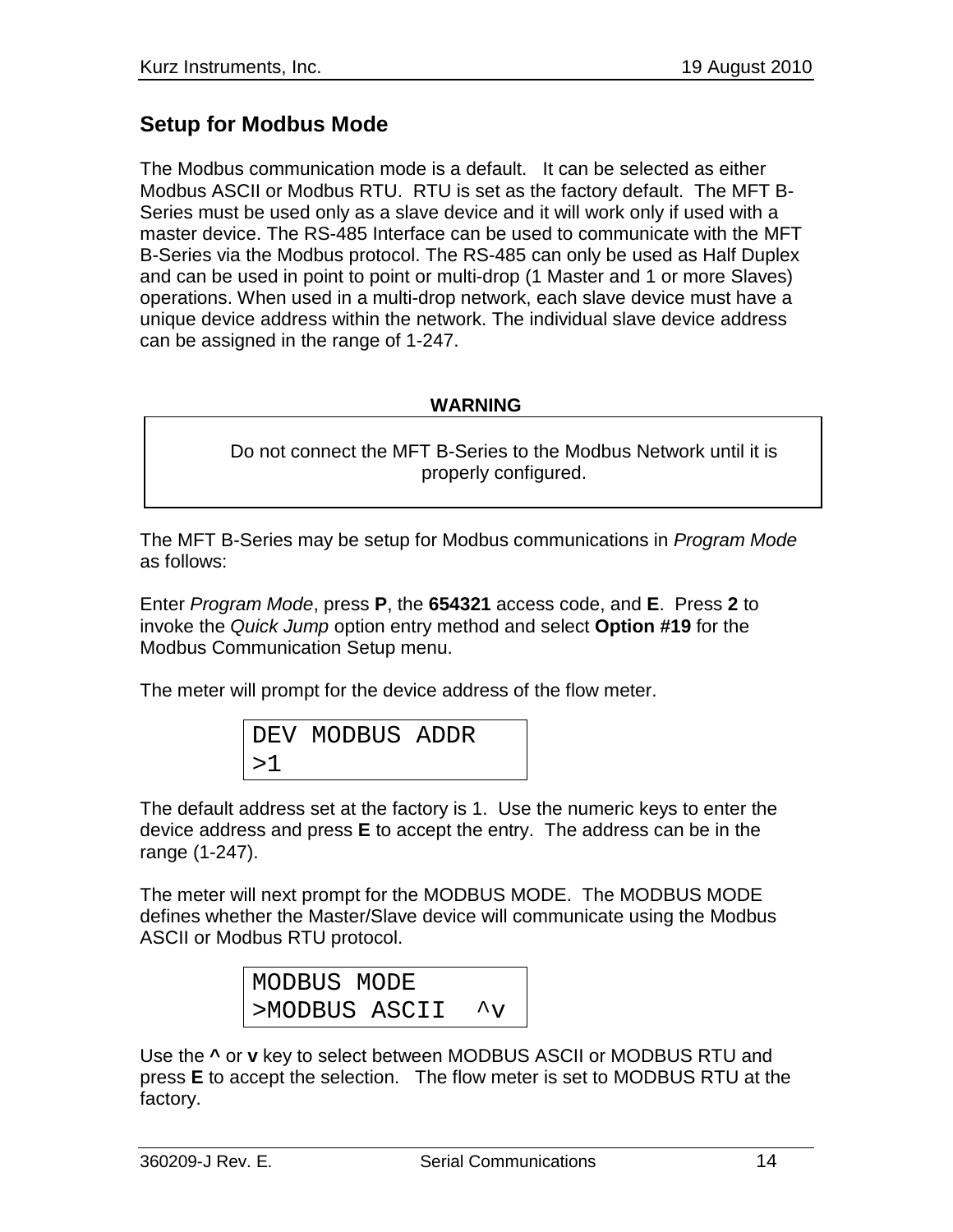If MODBUS ASCII is selected, the communication parameters are 7 Databits No Parity 2 Stop bits

If MODBUS RTU is selected, the communication parameters are 8 Databits No Parity 1 Stop bit

The meter will next prompt for the BAUD RATE or the rate of data transmission between the Master and Slave device (flow meter). The factory default is 38400 BPS.

| MODBUS BAUD RATE |     |                      |
|------------------|-----|----------------------|
| >38400           | BPS | $\mathcal{L}_{\tau}$ |

Use the **^** or **v** to select the BAUD RATE used by the Modbus Master and press **E** to accept the selection. The selection list has the following Baud Rates to choose from 9600, 14400, 19200, 38400, 57600.

The next Modbus parameter that needs to be specified is the byte order of the modbus registers. This configuration is particularly important for the Modbus Master to correctly interpret the floating point data from the modbus registers. There are 2 options to select from - 'BYTE #1 2 3 4' and 'BYTE # 3 4 1 2'. These indicate the order of the modbus registers when 2 registers are used for a device parameter. The factory default is 'BYTE #1 2 3 4' which means that the low order byte is sent first, followed by the high order byte (little-Endian style). The selection 'BYTE # 3 4 1 2' means that the high order byte is sent first, followed by the low order byte (big-Endian style).

| REGISTER ORDER |  |                      |
|----------------|--|----------------------|
| >BYTE #12 34   |  | $\mathcal{L}_{\tau}$ |

Use the **^** or **v** keys to scroll between the BYTE ORDER selections and press **E** to accept the selection or **P** to skip the data entry. Pressing **E** or **P** at the REGISTER ORDER screen will exit from the Modbus Communication Setup menu.

Note: If an issue occurs with reading floating point numbers try changing the REGISTER ORDER parameter.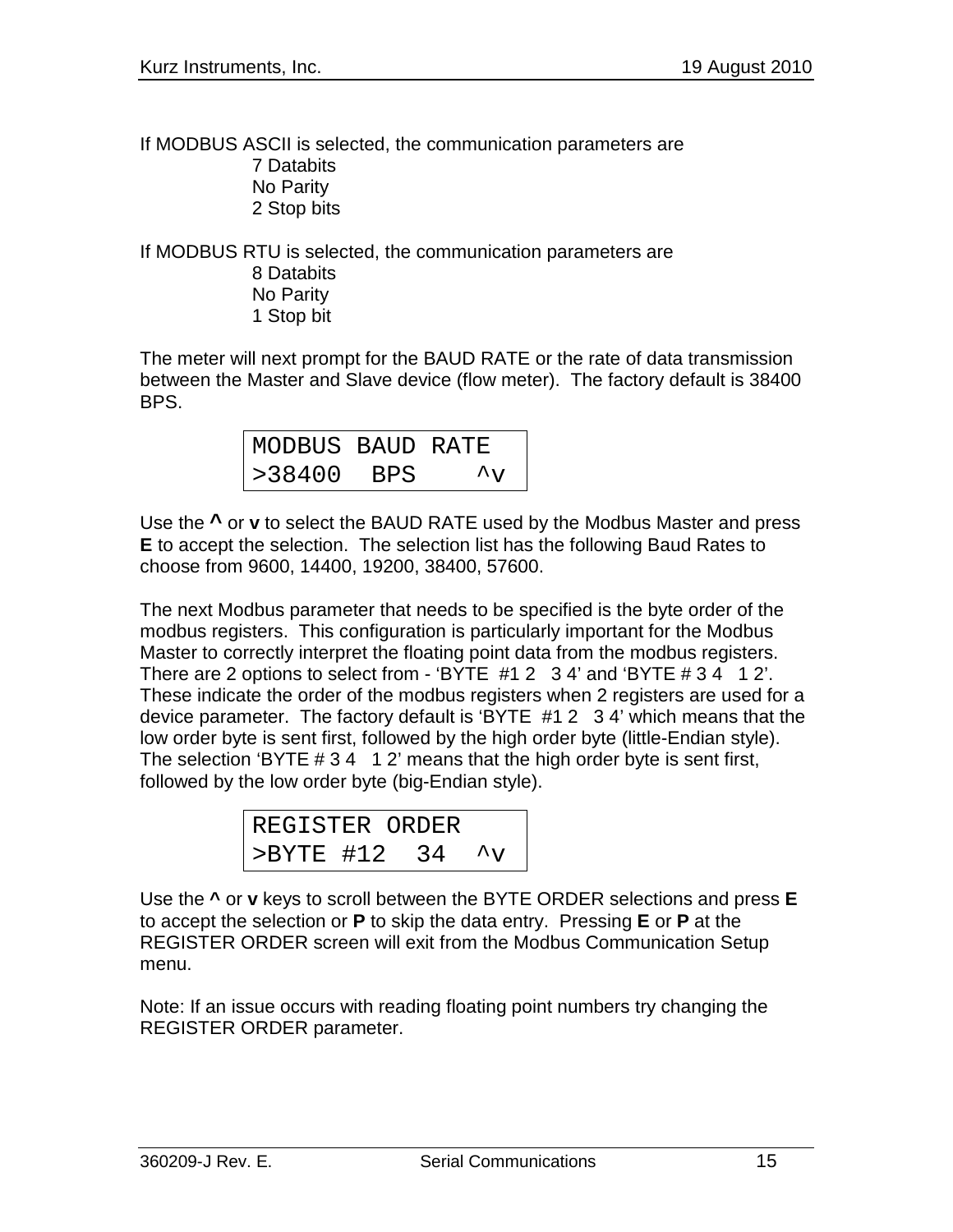## **MFT B-Series Modbus Command and Registers**

The MFT B-Series firmware version 1.00 and later supports the reading and writing of coils and registers. Firmware version 1.03 and later support device identification. Coils are represented by a single bit. A register is defined as a 16-bit storage of data. This means that a 16 bit integer number will occupy one register, 32 bit floating point numbers will occupy two registers, and two 8 bit ASCII characters are stored in one register. Note that registers with ASCII characters are represented as a char array and need to be terminated with a null character (0x00). The MFT (A-Series) supports reading data via modbus, but only using Function 03 -Read Hold Registers. That data can now be read with the MFT B-Series using the Function 04 – Read Input Registers.

Modbus functions operate on memory mapped to registers. Modbus registers are organized into the following reference types identified by the leading number of the reference address:

| <b>Modbus</b><br><b>Register</b><br><b>Reference</b><br><b>Address</b> | <b>Description</b>                                              |
|------------------------------------------------------------------------|-----------------------------------------------------------------|
| 0xxxx                                                                  | Read/Write Discrete Outputs or Coils. A 0x reference            |
|                                                                        | address is used to drive output data to a digital output        |
|                                                                        | channel.                                                        |
| 1xxxx                                                                  | Read Discrete Inputs. The ON/OFF status of a 1x reference       |
|                                                                        | is controlled by the corresponding digital input.               |
| 3xxxx                                                                  | Read Input Registers. A 3x reference register contains a 16-    |
|                                                                        | bit number received from an external source $-$ e.g. an analog  |
|                                                                        | signal.                                                         |
| 4xxxx                                                                  | Read/Write Output or Holding Registers. A 4x register is        |
|                                                                        | used to store 16-bits of numerical data (binary or decimal), or |
|                                                                        | to send data from the CPU to an output channel.                 |

Register Map Notes:

- 1. The "x" following the leading character represents a four-digit address location in memory. The leading character is generally implied by the function code and omitted from the address specifier for a given function. The leading character also identifies the I/O data type.
- 2. The ON/OFF state of discrete inputs and outputs is represented by a 1 or 0 value assigned to an individual bit in the 16-bit data word. With respect to mapping, the LSB of the word maps to the lowest numbered coil of a group and coil numbers increase sequentially as you move towards the MSB. Unused bits are set to zero.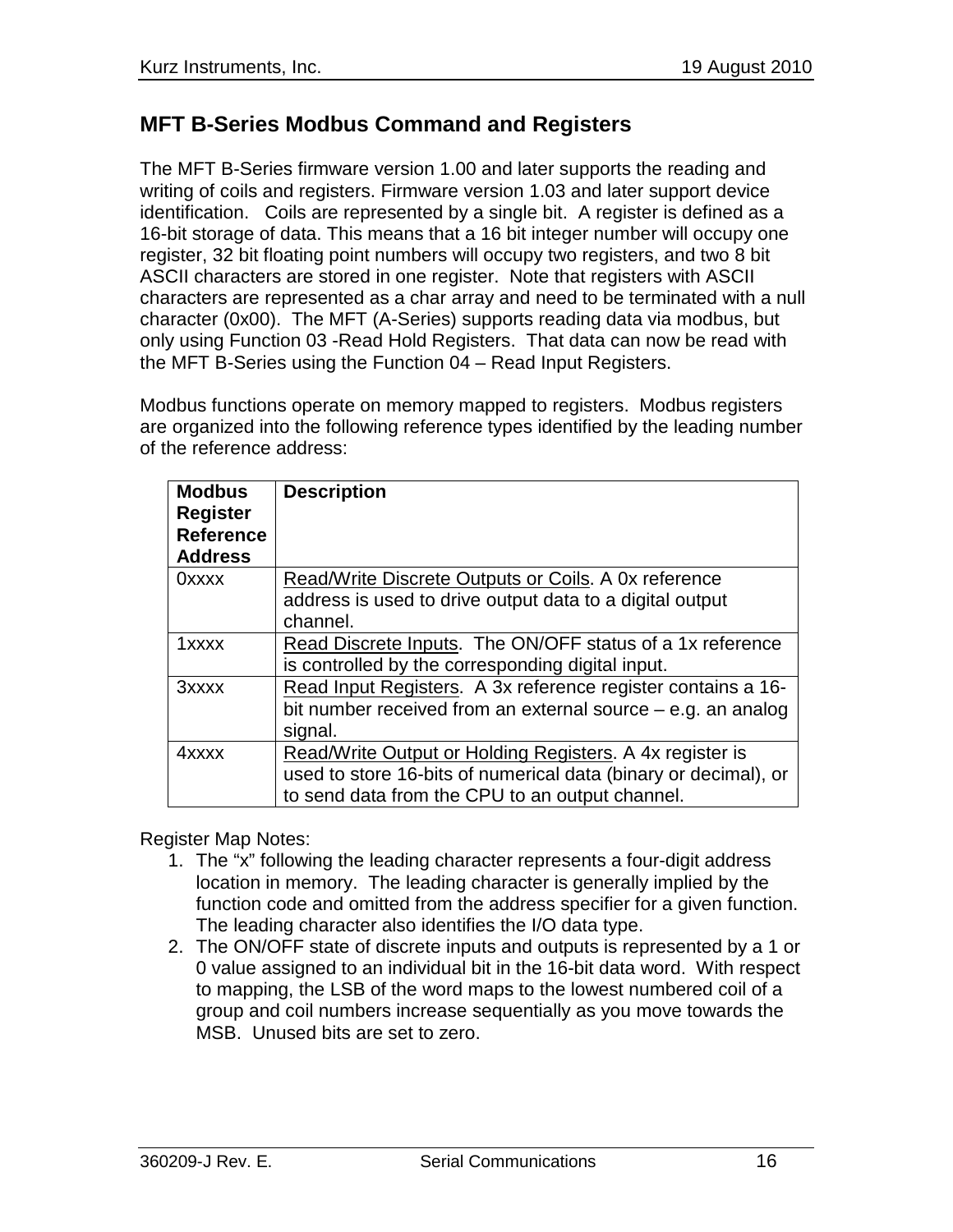|                                                | Function 05 (0x05) - Write Single Coil |  |  |  |
|------------------------------------------------|----------------------------------------|--|--|--|
| Function 01 (0x01) - Read Coils                |                                        |  |  |  |
| <b>Modbus Register Reference Address Oxxxx</b> |                                        |  |  |  |
|                                                | <b>Modbus   Coil Description</b>       |  |  |  |
| Coil                                           |                                        |  |  |  |
| $\Omega$                                       | <b>Start the Zero Drift Check</b>      |  |  |  |
|                                                | Start the Mid-Span Drift Check         |  |  |  |
| 2                                              | <b>Start the Span Drift Check</b>      |  |  |  |
| 3                                              | <b>Start the Drift Check Cycle</b>     |  |  |  |
| $\overline{4}$                                 | <b>Abort On-Going Drift Check</b>      |  |  |  |
| $5 - 7$                                        | Reserved                               |  |  |  |
| 8                                              | Start a Purge (Requires Purge Option)  |  |  |  |

|                                                | Function 02 (0x02) - Read Discrete Inputs                    |  |  |  |  |
|------------------------------------------------|--------------------------------------------------------------|--|--|--|--|
| <b>Modbus Register Reference Address 1xxxx</b> |                                                              |  |  |  |  |
|                                                | <b>Modbus   Coil Description</b>                             |  |  |  |  |
| Coil                                           |                                                              |  |  |  |  |
| 0                                              | Zero Drift Check started                                     |  |  |  |  |
| $\mathbf{1}$                                   | Mid-Span Drift Check started                                 |  |  |  |  |
| $\overline{2}$                                 | Span Drift Check started                                     |  |  |  |  |
| $\overline{3}$                                 | Drift Check Cycle started                                    |  |  |  |  |
| $4 - 7$                                        | Reserved                                                     |  |  |  |  |
| 8                                              | Purge Cycle started (Requires Purge Option)                  |  |  |  |  |
| $9 - 15$                                       | Reserved                                                     |  |  |  |  |
| 16                                             | Error - Rp Resistance Above High Limit                       |  |  |  |  |
| 17                                             | Error - Rp Resistance Below Low Limit                        |  |  |  |  |
| 18                                             | Error - Rtc Resistance Above High Limit                      |  |  |  |  |
| 19                                             | Error - Rtc Resistance Below Low Limit                       |  |  |  |  |
| 20                                             | Error - Wire Loop Resistance Above High Limit                |  |  |  |  |
| 21                                             | Error - Rps Sensor Lead Open Circuit                         |  |  |  |  |
| 22                                             | Error - High Sensor or Wire Leakage                          |  |  |  |  |
| 23                                             | Error - Flow Rate Above Design Limit                         |  |  |  |  |
| 24                                             | Error - Meter Kick Out High                                  |  |  |  |  |
| 25                                             | Error - Meter Kick Out Low                                   |  |  |  |  |
| 26                                             | Error - ADC Failed to Convert Measurement                    |  |  |  |  |
| 27                                             | Error - Sensor Control Drive Stopped Responding              |  |  |  |  |
| 28                                             | Error - Sensor Over-Voltage Crowbar Engaged                  |  |  |  |  |
| 29                                             | Error - Sensor Type Does Not Match Configuration             |  |  |  |  |
| 30                                             | Error - Abnormal Sensor Node Voltages                        |  |  |  |  |
| 31                                             | Error - Unable to Write the Configuration File to the EEPROM |  |  |  |  |
| 32                                             | Error - Sensor Type Does Not Match Board Build <sup>2</sup>  |  |  |  |  |
| 33                                             | RESERVED <sup>2</sup>                                        |  |  |  |  |
| 34                                             | RESERVED <sup>2</sup>                                        |  |  |  |  |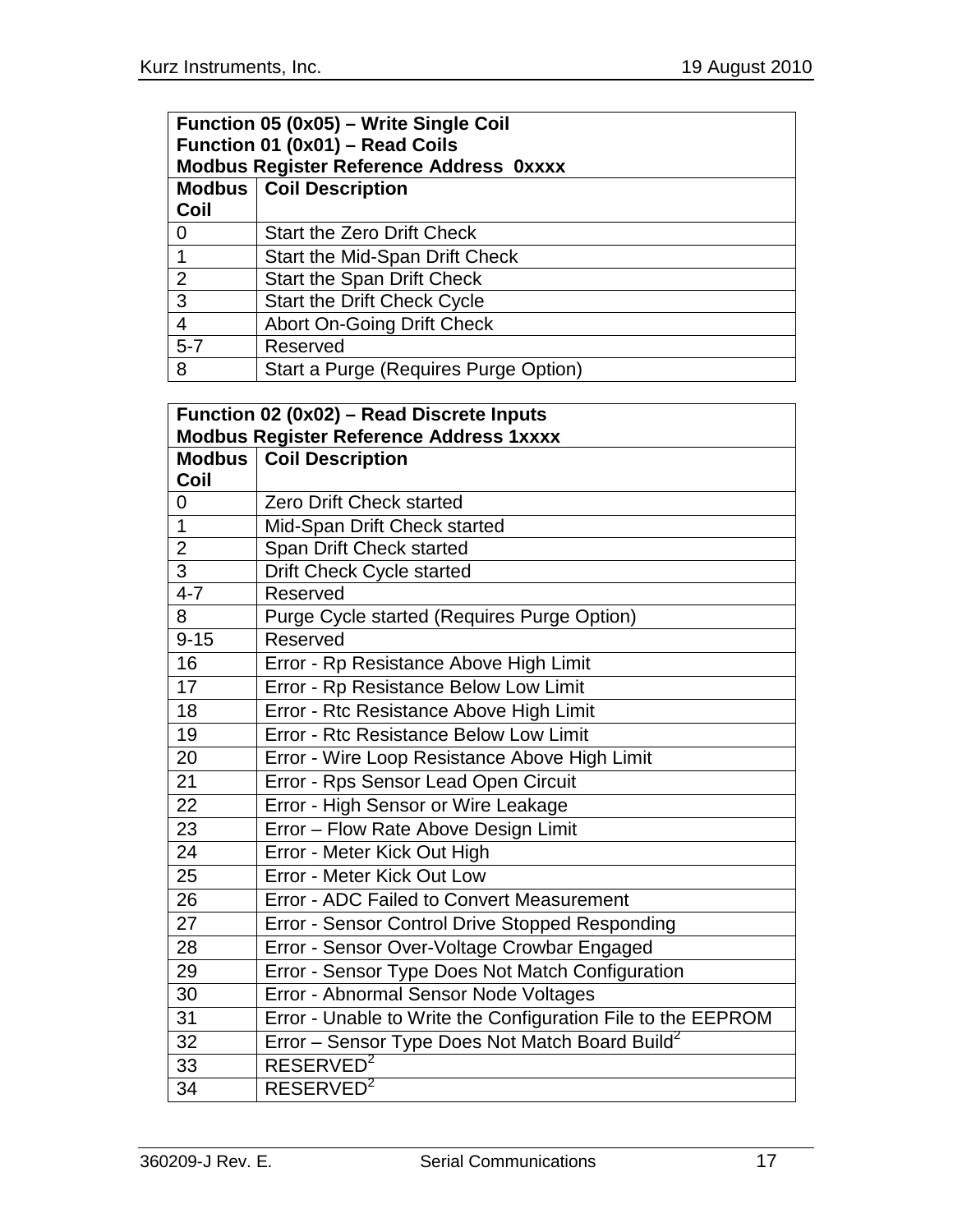| 35 | RESERVED <sup>2</sup>                                       |
|----|-------------------------------------------------------------|
| 36 | RESERVED <sup>2</sup>                                       |
| 37 | RESERVED <sup>2</sup>                                       |
| 38 | RESERVED <sup>2</sup>                                       |
| 39 | RESERVED <sup>2</sup>                                       |
| 40 | RESERVED <sup>2</sup>                                       |
| 41 | RESERVED <sup>2</sup>                                       |
| 42 | RESERVED <sup>2</sup>                                       |
| 43 | RESERVED <sup>2</sup>                                       |
| 44 | RESERVED <sup>2</sup>                                       |
| 45 | Sensor Leakage Warning: S-Gnd below 100 k <sup>3</sup>      |
| 46 | Logging Power On Event <sup>2</sup>                         |
| 47 | Logging Change Made to the Configuration Event <sup>2</sup> |
| 48 | Alarm 1 Triggered <sup>1</sup>                              |
| 49 | Alarm 2 Triggered <sup>1</sup>                              |

These features are only available in firmware versions 1.05 and newer.

 These features are only available in firmware versions 1.20 and newer. These features are only available in firmware versions 1.10 and newer and have a factory configuration option to allow operation up to 600 °C for the FD2 Sensor and the warning code may be followed by the error at coil 22.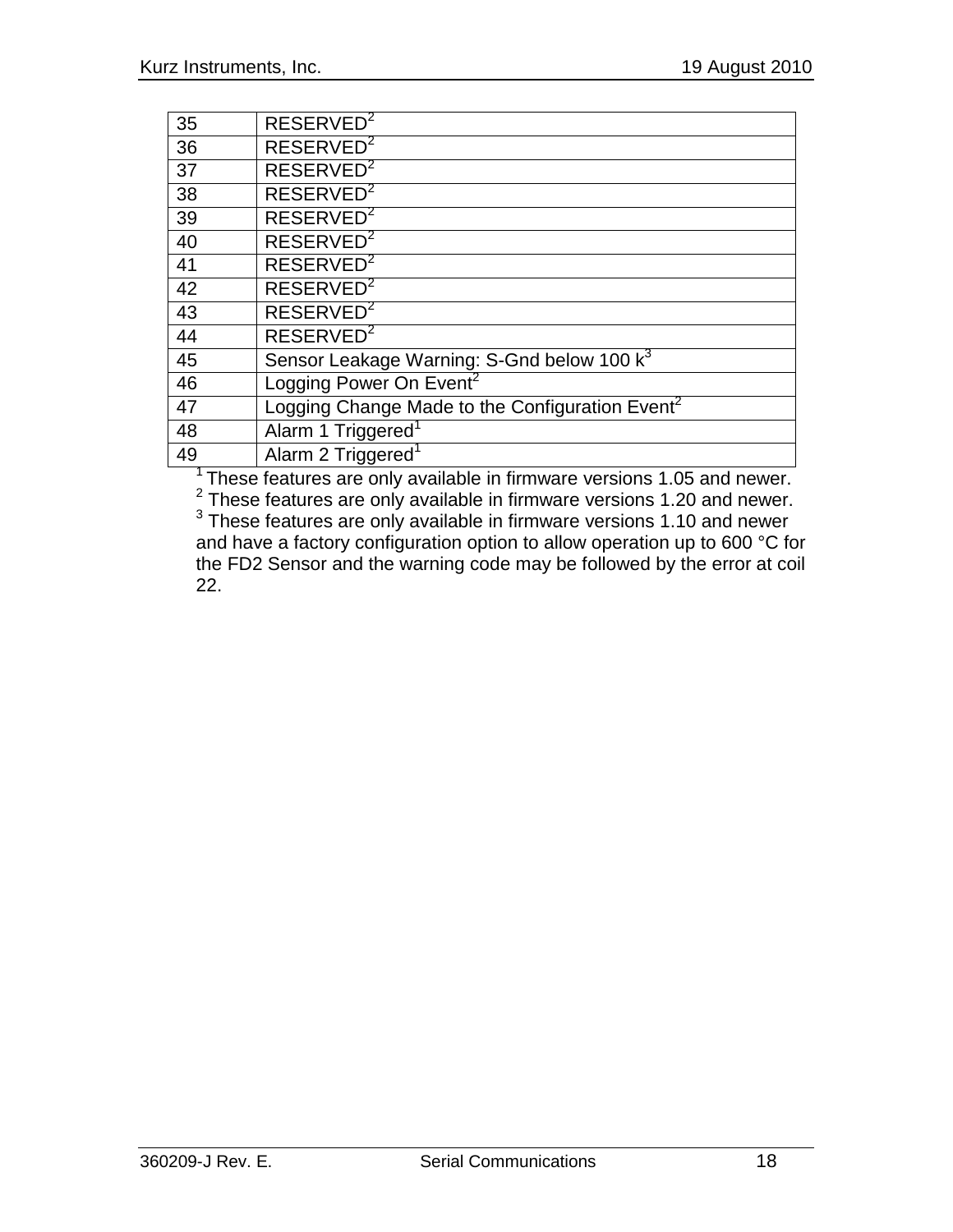| Function 04 (0x04) - Read Input Registers                              |                                            |                  |  |  |
|------------------------------------------------------------------------|--------------------------------------------|------------------|--|--|
| <b>Modbus Reference Register Address 3xxxx</b>                         |                                            |                  |  |  |
| <b>Modbus</b>                                                          | <b>Register Description</b>                | Data Type C-     |  |  |
| <b>Register</b>                                                        |                                            | <b>Compilers</b> |  |  |
| $0 - 1$                                                                | <b>Flow Rate</b>                           | Float            |  |  |
| $2 - 3$                                                                | Velocity                                   | Float            |  |  |
| $4 - 5$                                                                | Temperature                                | Float            |  |  |
| $6 - 7$                                                                | <b>Total Flow</b>                          | Float            |  |  |
| $8 - 9$                                                                | <b>Elapsed Time</b>                        | Float            |  |  |
| $10 - 11$                                                              | <b>Flow Rate Correction Factor</b>         | Float            |  |  |
| $12 - 13$                                                              | <b>Temperature Correction Factor</b>       | Float            |  |  |
| $14 - 15$                                                              | Density                                    | Float            |  |  |
| 16-20                                                                  | <b>Serial Number</b>                       | ASCII (char)     |  |  |
| $21 - 23$                                                              | <b>Velocity Unit</b>                       | ASCII (char)     |  |  |
| 24-26                                                                  | <b>Flow Rate Unit</b>                      | ASCII (char)     |  |  |
| 27-29                                                                  | <b>Total Flow Unit</b>                     | ASCII (char)     |  |  |
| 30-32                                                                  | <b>Temperature Unit</b>                    | ASCII (char)     |  |  |
| 33-34                                                                  | Sensor Rp Current (IRP)                    | Float            |  |  |
| 35-36                                                                  | Sensor Rp Power (PRP)                      | Float            |  |  |
| 37-38                                                                  | <b>Electronic Temperature</b>              | Float            |  |  |
| 39-40                                                                  | Voltage Input for Zero Drift Check         | Float            |  |  |
| $41 - 42$                                                              | <b>Voltage Output for Zero Drift Check</b> | Float            |  |  |
| 43-44                                                                  | Percent Difference of the Zero Drift Check | Float            |  |  |
| 45-46                                                                  | Voltage Input for Mid Drift Check          | Float            |  |  |
| 47-48                                                                  | <b>Voltage Output for Mid Drift Check</b>  | Float            |  |  |
| 49-50                                                                  | Percent Difference of the Mid Drift Check  | Float            |  |  |
| 51-52                                                                  | Voltage Input for Span Drift Check         | Float            |  |  |
| 53-54                                                                  | Voltage Output for Span Drift Check        | Float            |  |  |
| 55-56                                                                  | Percent Difference of the Span Drift Check | Float            |  |  |
| 57-58                                                                  | <b>Current Runtime Counter (sec)</b>       | Unsigned 32      |  |  |
|                                                                        |                                            | bit Integer      |  |  |
| 59-60                                                                  | AO1 Current (mA)                           | Float            |  |  |
| $61 - 62$                                                              | AO2 Current (mA)                           | Float            |  |  |
| These features are only available in firmware versions 1.05 and newer. |                                            |                  |  |  |

| Function 03 (0x03) – Read Holding Registers<br>Function 06 (0x06) - Write Single Register<br><b>Modbus Reference Register Address 4xxxx</b> |                                         |                  |  |  |
|---------------------------------------------------------------------------------------------------------------------------------------------|-----------------------------------------|------------------|--|--|
|                                                                                                                                             | <b>Modbus</b>   Register Description    | Data Type C-     |  |  |
| <b>Register</b>                                                                                                                             |                                         | <b>Compilers</b> |  |  |
| $0 - 5$                                                                                                                                     | Reserved                                |                  |  |  |
| $6 - 7$                                                                                                                                     | Flow Area                               | Float            |  |  |
| $8 - 14$                                                                                                                                    | <b>Flow Meter Identification</b>        | ASCII (char)     |  |  |
| $15 - 21$                                                                                                                                   | <b>Temperature Meter Identification</b> | ASCII (char)     |  |  |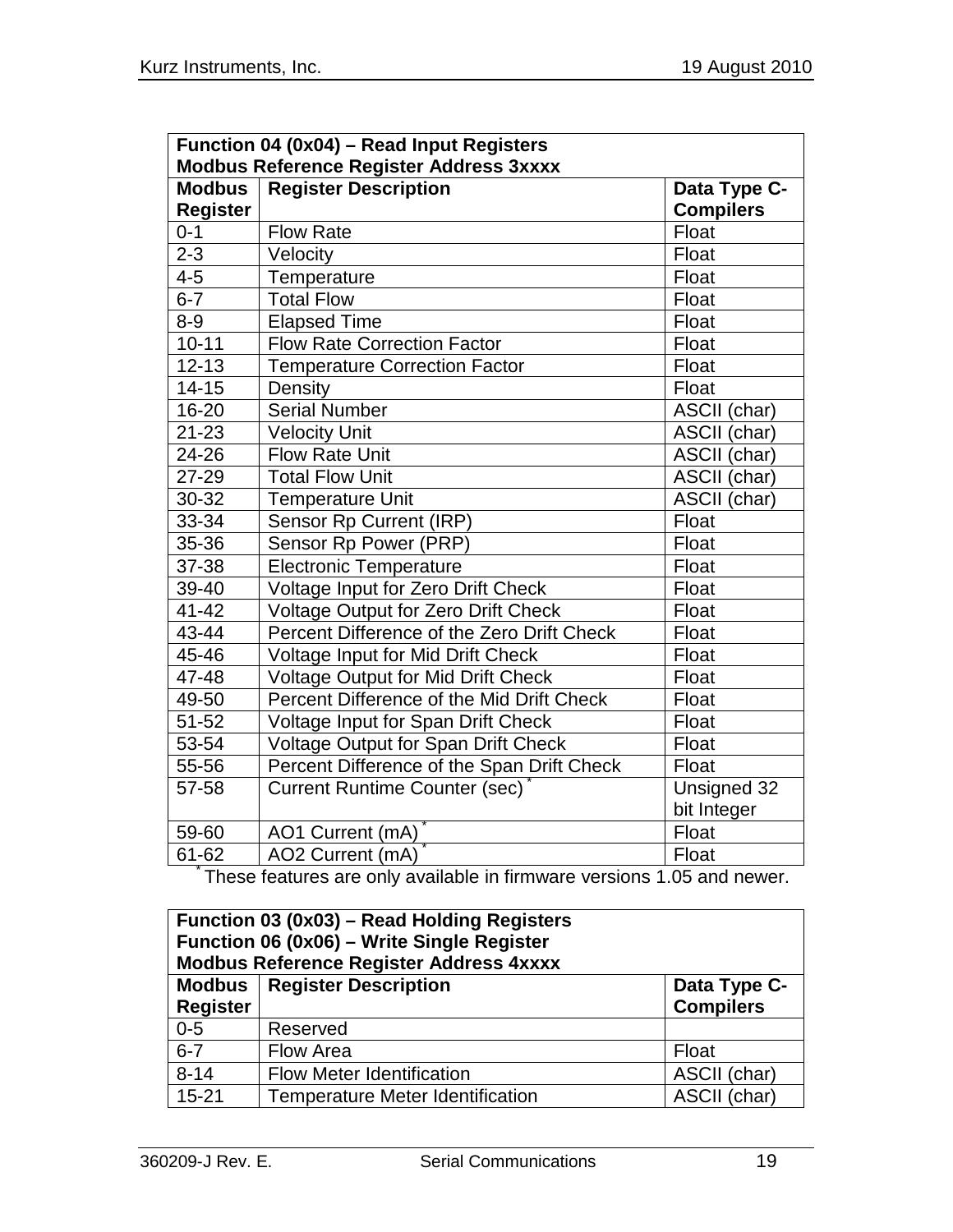| $22 - 23$ | Analog Out 1 - 4 mA Scale             | Float       |
|-----------|---------------------------------------|-------------|
| 24-25     | Analog Out 1 - 20 mA Scale            | Float       |
| 26-27     | Analog Out 2 - 4 mA Scale             | Float       |
| 28-29     | Analog Out 2 - 20 mA Scale            | Float       |
| 30        | Purge Width (ms)                      | Unsigned    |
|           |                                       | Integer     |
| 31        | Purge Hold Mask (ms)                  | Unsigned    |
|           |                                       | Integer     |
| 32-33     | Purge Interval (min)                  | Unsigned 32 |
|           |                                       | bit Integer |
| 34-35     | Drift Check Zero Scale Value (%)      | Float       |
| 36-37     | Drift Check Mid Scale Value (%)       | Float       |
| 38-39     | Drift Check Span Scale Value (%)      | Float       |
| 40        | Drift Check Zero Check Duration (sec) | Unsigned    |
|           |                                       | Integer     |
| 41        | Drift Check Mid Check Duration (sec)  | Unsigned    |
|           |                                       | Integer     |
| 42        | Drift Check Span Check Duration (sec) | Unsigned    |
|           |                                       | Integer     |
| 43        | Drift Check Time Interval (hrs)       | Unsigned    |
|           |                                       | Integer     |
| 44-45     | <b>PID Reference Data</b>             | Float       |

| <b>Read Device Identification</b><br>Function 43 (0x2B) – Encapsulated Interface Transport<br>MEI Type 14 (0x0E) - MODBUS Encapsulated Interface (MEI) |                                            |                               |                     |  |  |  |
|--------------------------------------------------------------------------------------------------------------------------------------------------------|--------------------------------------------|-------------------------------|---------------------|--|--|--|
| Object Id                                                                                                                                              | <b>Object Name /</b><br><b>Description</b> | <b>Type</b>                   | Category            |  |  |  |
| 0x00                                                                                                                                                   | <b>Vendor Name</b>                         | <b>ASCII</b><br><b>String</b> | Basic -<br>Madatory |  |  |  |
| 0x01                                                                                                                                                   | <b>Product Code</b>                        | <b>ASCII</b><br><b>String</b> | Basic -<br>Madatory |  |  |  |
| 0x02                                                                                                                                                   | <b>Major Minor Revision</b>                | <b>ASCII</b><br><b>String</b> | Basic -<br>Madatory |  |  |  |

# **Data Formats for Kurz Floating Point, Straight (Daniels Extensions) and Classic Modicon Modbus**

Kurz has implemented the straight binary mapping of the 32 bit floating point variables into the Modbus registers. The Kurz byte order is 1 2 3 4. This method may also be known as Reverse-32 on some systems as the classic Modbus order uses 3 4 1 2 as the byte order. When viewing the Kurz variables like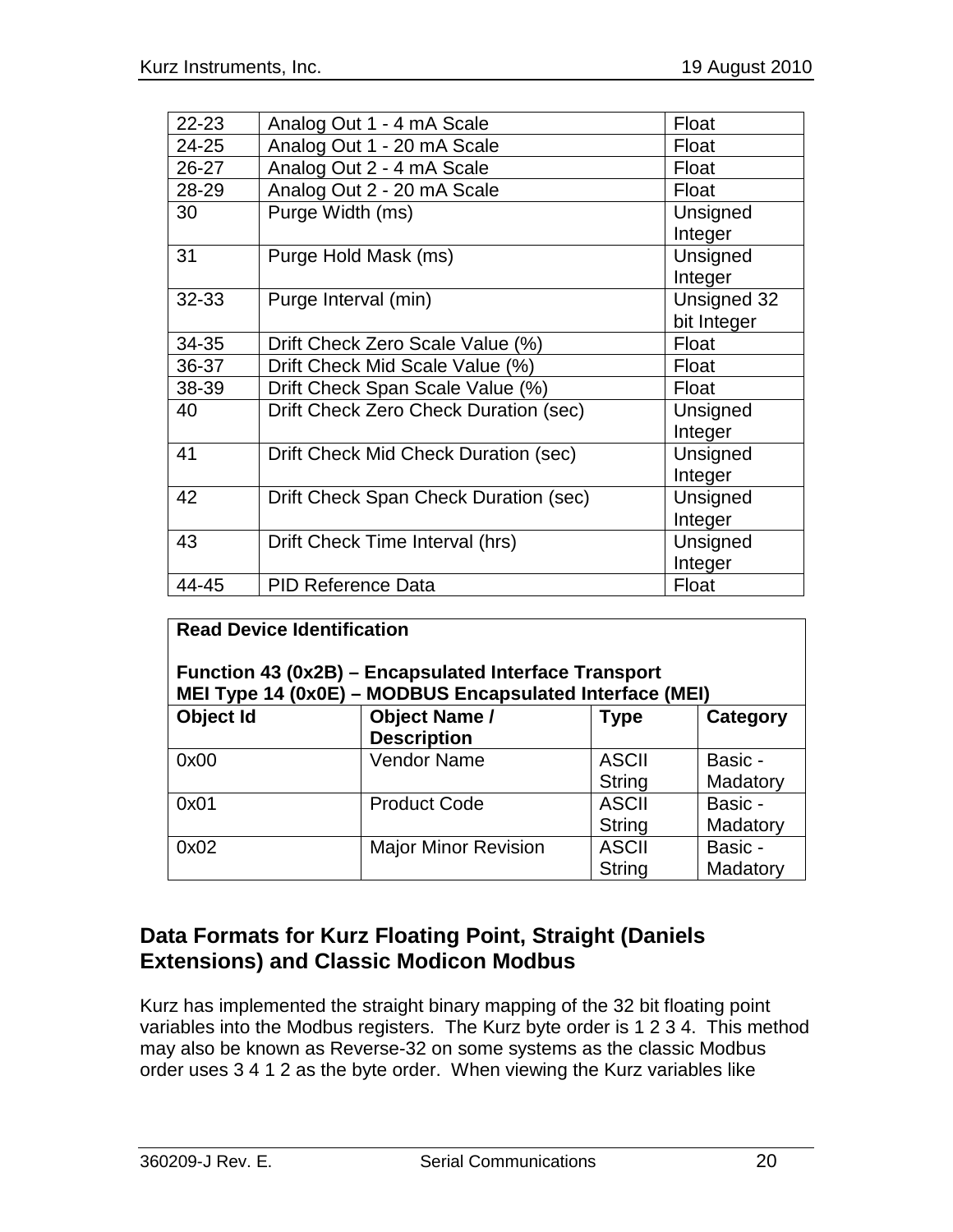Temperature and Flow, if the numbers do not look normal, try the other formats for interpreting the data registers.

## **Modbus Biasing**

The MFT B-Series slave device will auto detect the polarity of its wiring and correct a polarity error in wiring, but it requires a biased bus for this functionality to work properly. See the MFT B-Series Field Wiring Diagram for a larger version of the following diagram.

## **Modbus ASCII Compatibility Issues**

The MFT B-Series MODBUS setup for ASCII transmission framing is not supported by KzComm. If KzComm is to be used over MODBUS, then the RTU transmission framing must be used.



Half-Duplex Modbus Serial Communications Example on an RS-485 Bus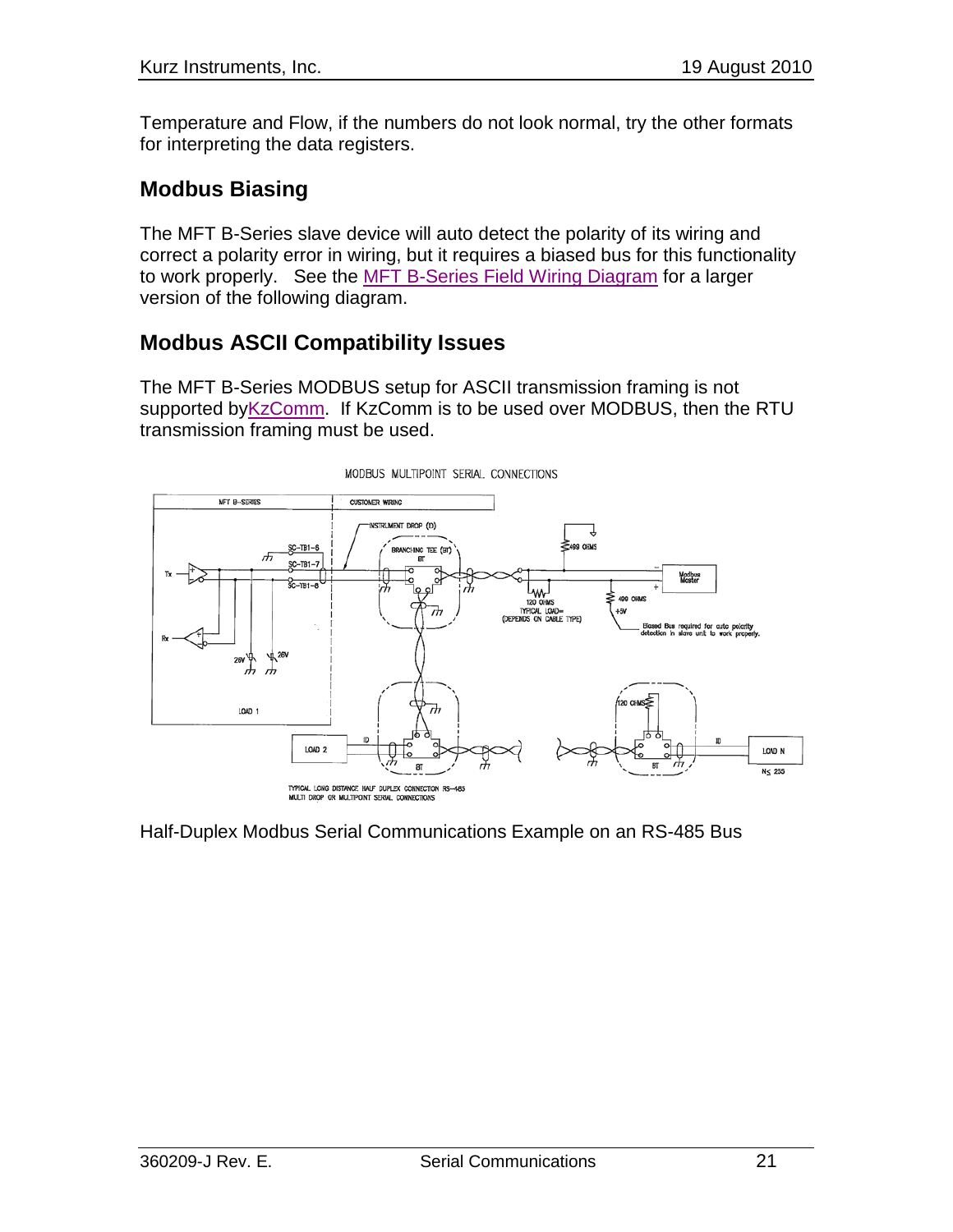

The Modbus master issues a command with the slave responding. Note that between the transmissions we have no signal. RS-485 is a tri-state (logic low, high and off). The delay between asserting the RS-485 bus and the serial data is known as the lead time (t1-t0) or (t5-t4). The data packet length (t2-t1) or (t6-t5) depends on the message and the baud rate. The delay between the packet and release of the RS-485 bus is the lag time (t3-t2) or (t7-t6). The delay between the master and slave packets is the response time (t5-t2).

MFT B-Series Specifications (RTU protocol, 38.4 kbits/s)

| Lead time:     | 184 us    |
|----------------|-----------|
| Lag time:      | 14 ms max |
| Response time: | 18 ms max |

Many of the master devices are programmable for their baud rate, silent interval, timeout times, number of retries, framing, and protocol. Note that if the master lag time is too long, this transmission will collide with the slave response and will increase the data transmission errors.

Kurz recommends the following values:

| Baud Rate:               | 38.4 kbaud                        |
|--------------------------|-----------------------------------|
| Silent Interval:         | 35 ms                             |
| Timeout Interval: 100 ms |                                   |
| Number of Retries: 2     |                                   |
| Framing:                 | <b>Remote Terminal Unit (RTU)</b> |

Because of these lead/lag and response times, the MFT B-Series is limited to approximately 15 transactions/sec at 38.4 kbaud. For large Multipoint systems this still allows a complete 12 point duct measurement to be made in under a